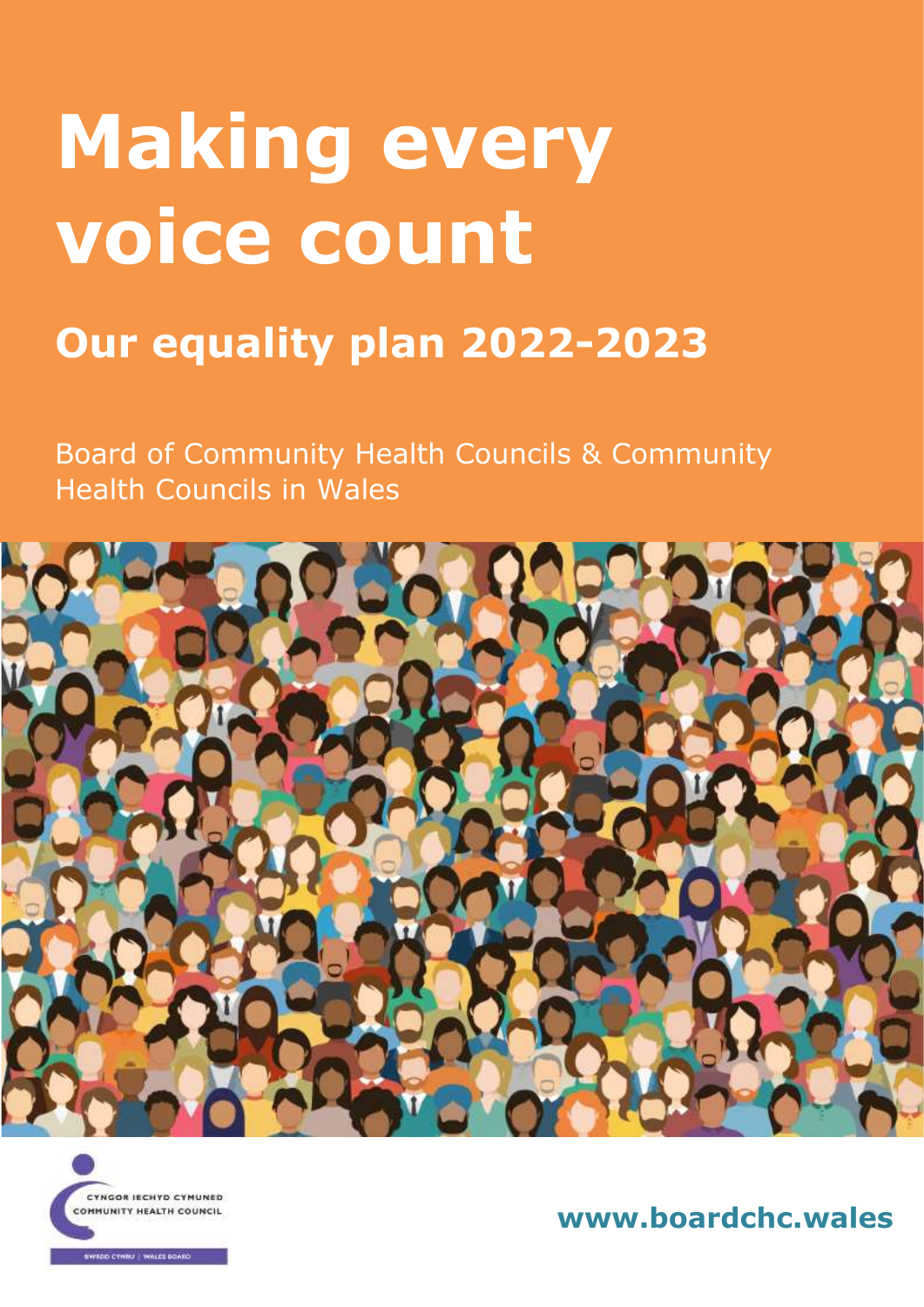## **Accessible formats**

This document is also available in Welsh.

If you would like this publication in an alternative format and/or language, please contact us.

You can download it from our website or ask for a copy by contacting our office.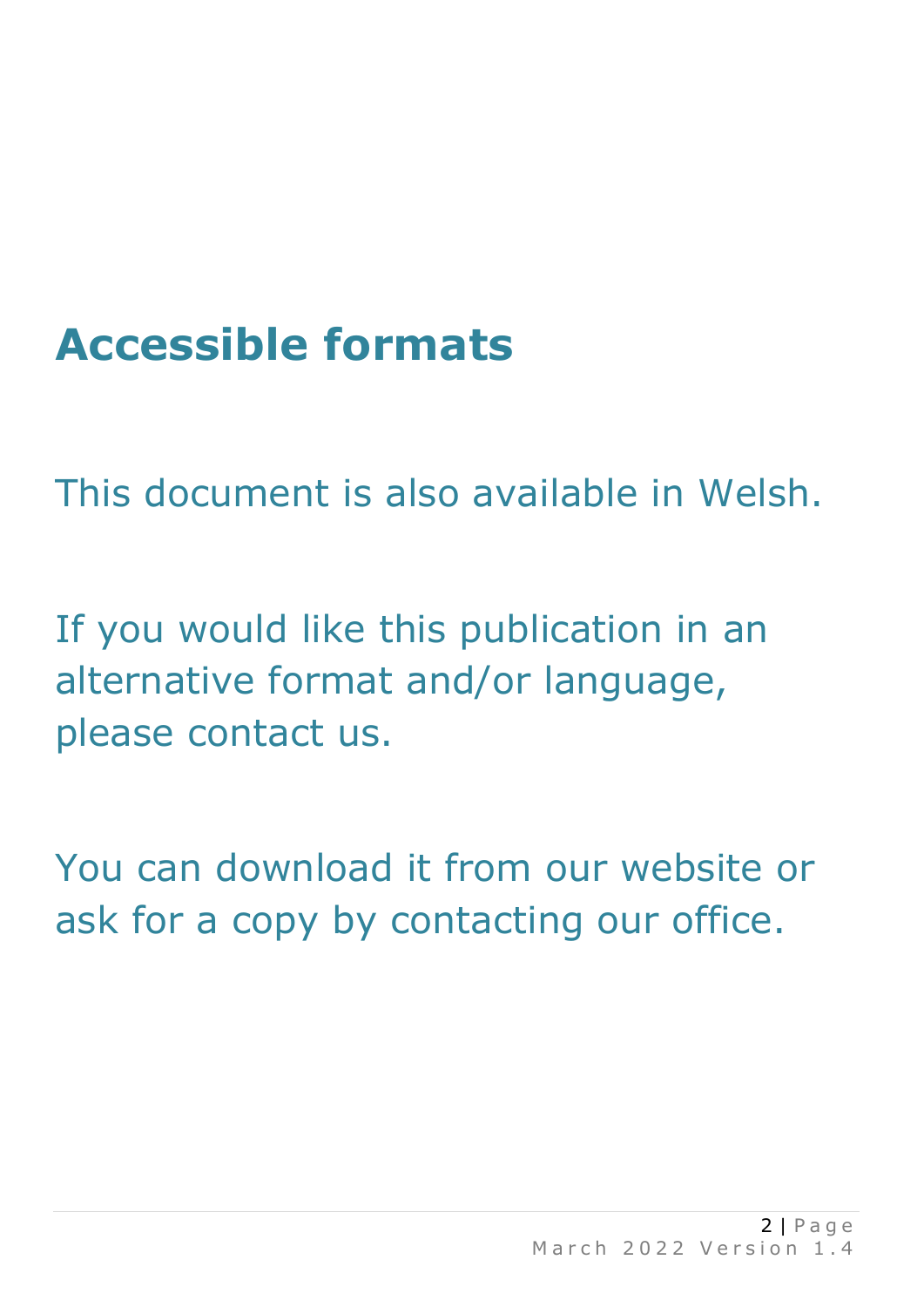## **Contents**

| <b>Section</b>                                                                         | Page<br>number   |
|----------------------------------------------------------------------------------------|------------------|
| <b>About the Board and Community Health</b><br><b>Councils</b>                         | $\blacktriangle$ |
| <b>Background</b>                                                                      | 6                |
| Our approach and actions in 2022-2023                                                  | 10               |
| <b>Embedding a focus on equality, diversity and</b><br>inclusion in all our activities | 11               |
| <b>Summing up</b>                                                                      | 18               |
| <b>Appendix</b>                                                                        | 19               |
| We want to hear your views                                                             | 26               |
| <b>Find out more about your CHC</b>                                                    | 27               |
| <b>Contact us</b>                                                                      | 28               |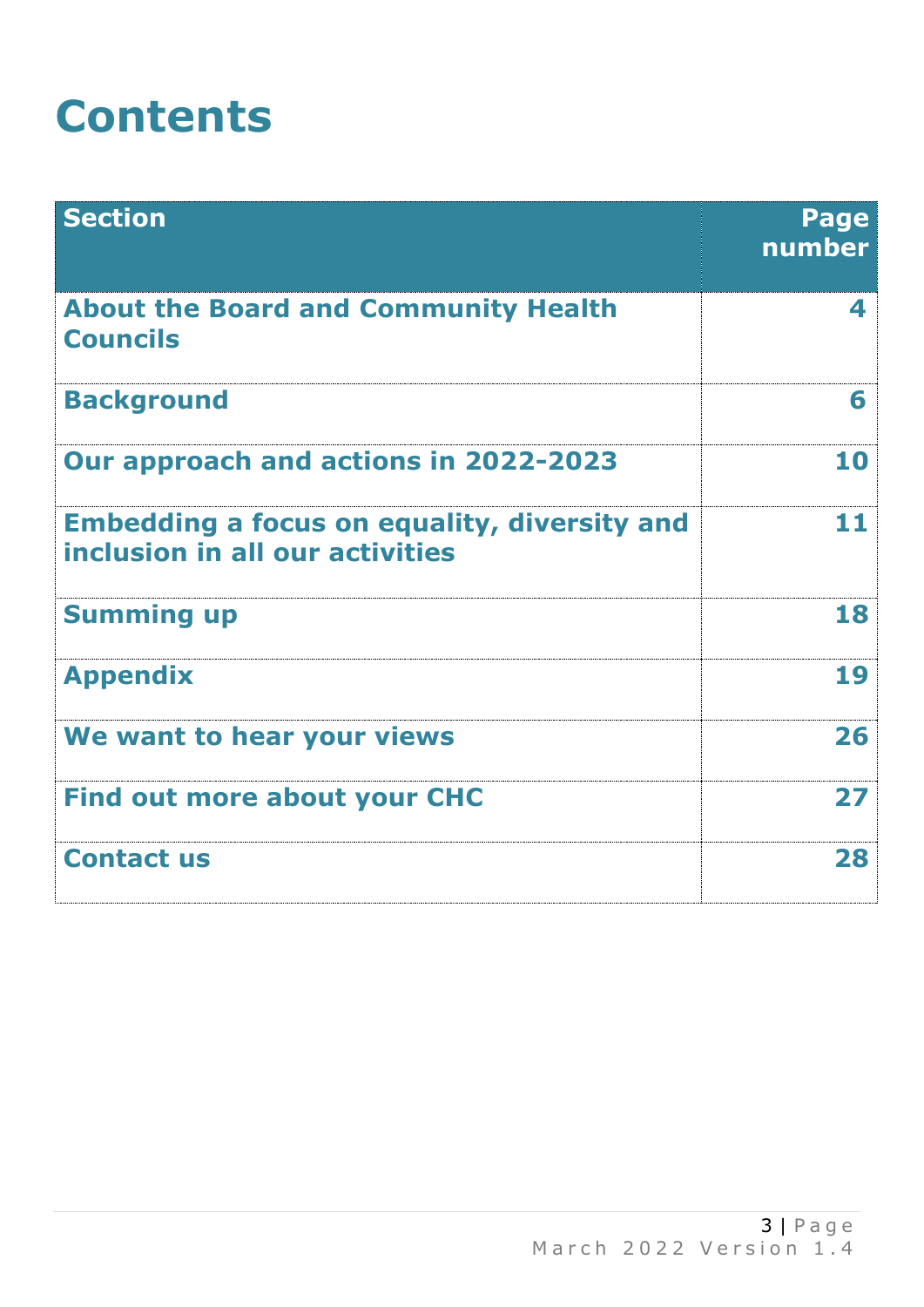## **About the Board and Community Health Councils**

The Board of Community Health Councils (the Board) has produced this plan on behalf of the Board and the Community Health Councils (CHCs) in Wales.

CHCs are independent bodies that reflect the views and represent the interests of people living in Wales in their National Health Service (NHS). CHCs encourage and support people to have a voice in the design, planning and delivery of NHS services.

There are 7 CHCs in Wales. Each one is made up of local volunteer members who live in the communities they serve, supported by a small team of paid staff. Each CHC:



**Carries out regular visits to health services to hear from people using the service (and the people providing care) to influence the changes that can make a big difference**



**Reaches out more widely to people within local communities to provide information, and to gather views and experiences of NHS services. CHCs use what they hear to check how services are performing overall and to make sure the NHS takes action to make things better where this is needed**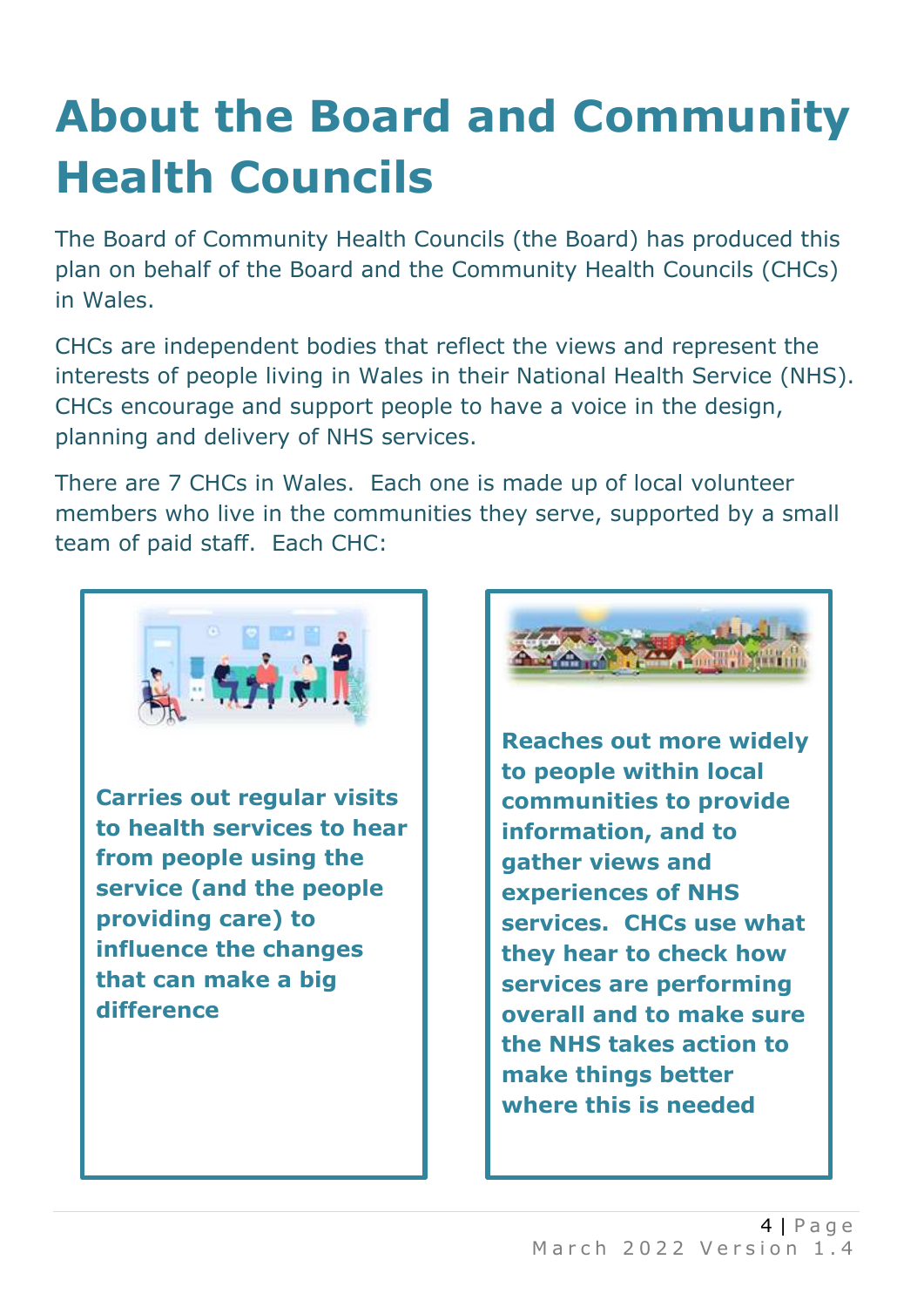

**Gets involved with health service managers when they are thinking about making changes to the way services are delivered so that people and communities have their say from the start**



**Provides a complaints advocacy service that is free, independent and confidential to help people to raise their concerns about NHS care and treatment.** 

The Board of CHCs (the Board) exists to support, assist, advise and manage the performance of CHCs. It represents the collective views of CHCs across Wales.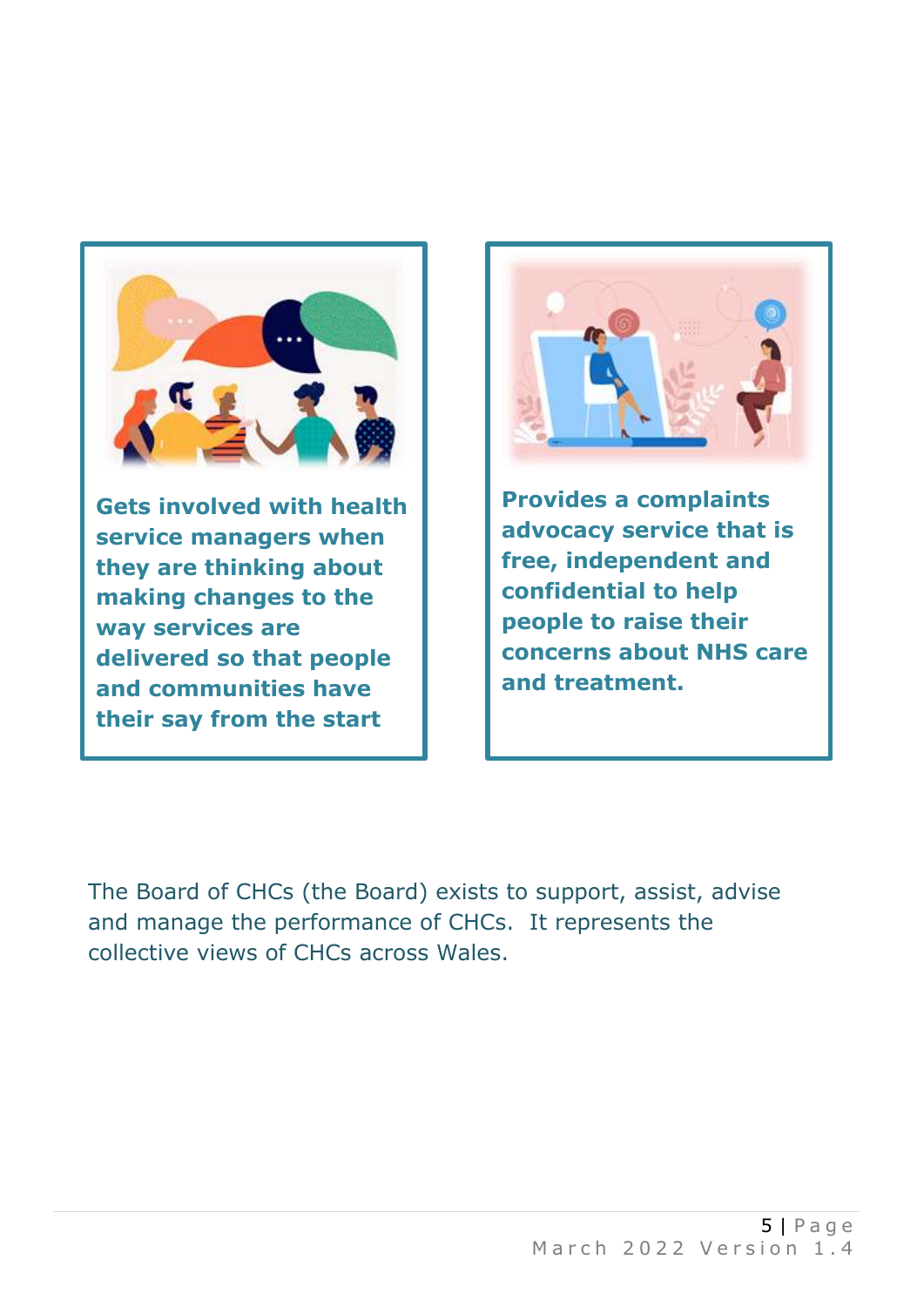## **Background**

As a people's voice movement, our role is to give a strong and powerful voice in the NHS to people living in Wales, particularly those who often go unheard.

By helping to make sure "every voice is heard", we work to make sure that those who design, develop, plan and deliver NHS services for people living in Wales listen and respond to you. We work hard every day so that everyone has an equal say in their NHS and a fair and equal experience of healthcare services.

The Board of CHCs and the 7 CHCs in Wales are committed to meeting the duties set out in the Equality Act  $2010<sup>1</sup>$ . The act protects people's rights in law. It sets out the basic, fundamental elements needed to create a fair and more equal society.

The Well-being of Future Generations (Wales) Act 2015<sup>2</sup> helps make sure the NHS thinks about people now and in the future when it makes decisions. It helps make sure it works together with others to make things better where this is needed.

The Socio-Economic Duty has been introduced to help make sure people living in poverty are treated equally and fairly. This duty helps make sure public bodies think carefully about how to reduce poverty and inequality when they make big decisions.

Although the Well-being of Future Generations (Wales) Act and the Socio-Economic Duty do not place responsibilities on the Board and CHCs directly, we aim to carry out all our activities with these responsibilities in mind.

<sup>1</sup> <https://www.gov.uk/guidance/equality-act-2010-guidance>

<sup>2</sup> [https://www.futuregenerations.wales/wp-content/uploads/2017/02/150623-guide](https://www.futuregenerations.wales/wp-content/uploads/2017/02/150623-guide-to-the-fg-act-en.pdf)[to-the-fg-act-en.pdf](https://www.futuregenerations.wales/wp-content/uploads/2017/02/150623-guide-to-the-fg-act-en.pdf)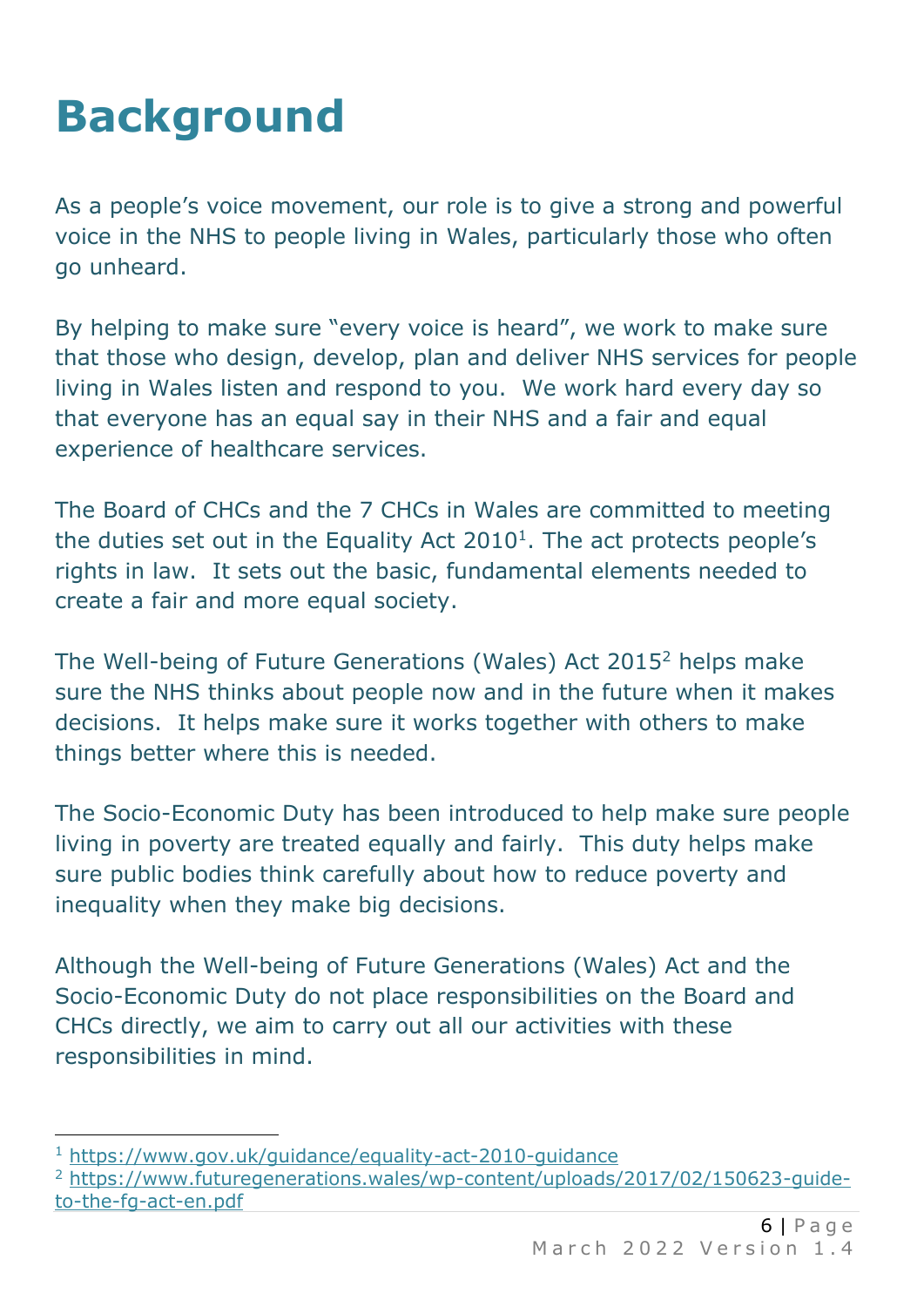Events across the world in recent years have shown that ingrained inequalities and discrimination continue to exist in so-called modern nations. The killing of George Floyd in the USA and the abuse hurled at British footballers both demonstrate how race discrimination is with us every day.

We have all been shocked by the murder of Sarah Everard at the hands of a stranger and the ongoing police investigation into what happened to Sabina Nessa. Many more people die each year at the hands of violent people who are known to them, and many 1,000s again suffer violence and control that blights their lives and opportunities.

The homophobic attack and murder of Dr Gary Jenkins in Cardiff reminded us all of the hate faced by many of us who identify as LGBTQ+.

All of us have a responsibility to do everything we can to tackle the injustice we see wherever and whenever we see it.

We know that some people and groups living in Wales have been denied equality for a long time. In 2018, a report 'Is Wales Fairer?' identified 7 challenges to becoming a more equal Wales. It identified the difficulties many groups of people face when they need NHS care.

The coronavirus pandemic that reached Wales early in 2020 changed things for everyone. As a CHC movement, it meant that we needed to do different things and in different ways.

We hadn't faced anything like this before. So we were, and still are continuing to learn as we go along. We are finding out more and more about the different and disproportionate impact the virus has had on people with protected and other characteristics.

The pandemic has shown in a devastating way the health inequalities that already existed in Wales. Alongside the NHS, we need to continue to take action to further develop our understanding of this impact and the actions the NHS needs to take in response.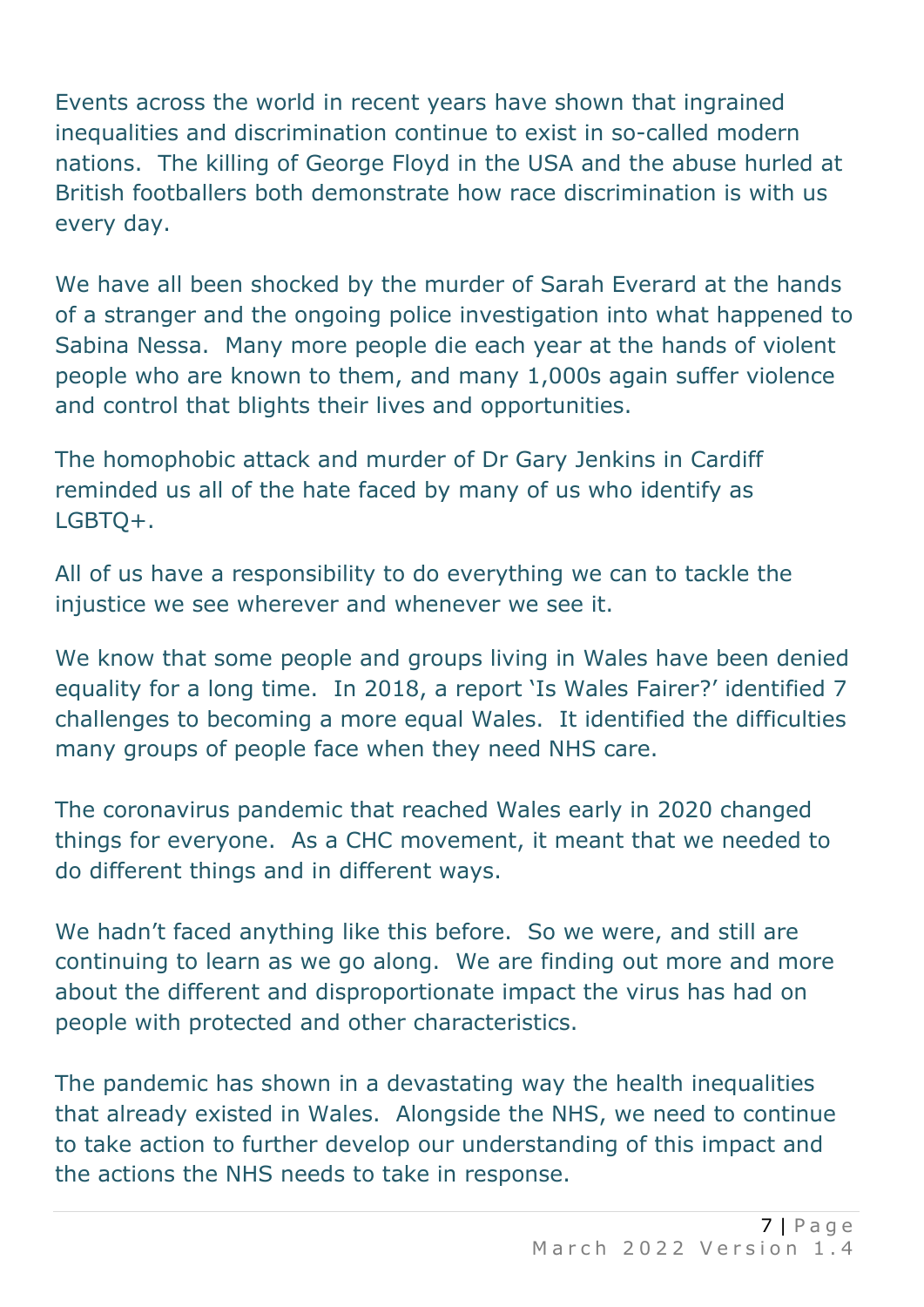Through our CHC movement's activities in 2021-2022, we identified equality actions we need to focus on in the year ahead. This includes how we carry out our activities as well as how the NHS designs and delivers healthcare services.

You can find out more about the things that have influenced our approach to equality, diversity and human rights in the Appendix.

This plan sets out our approach and the equality actions we will take in 2022-2023.

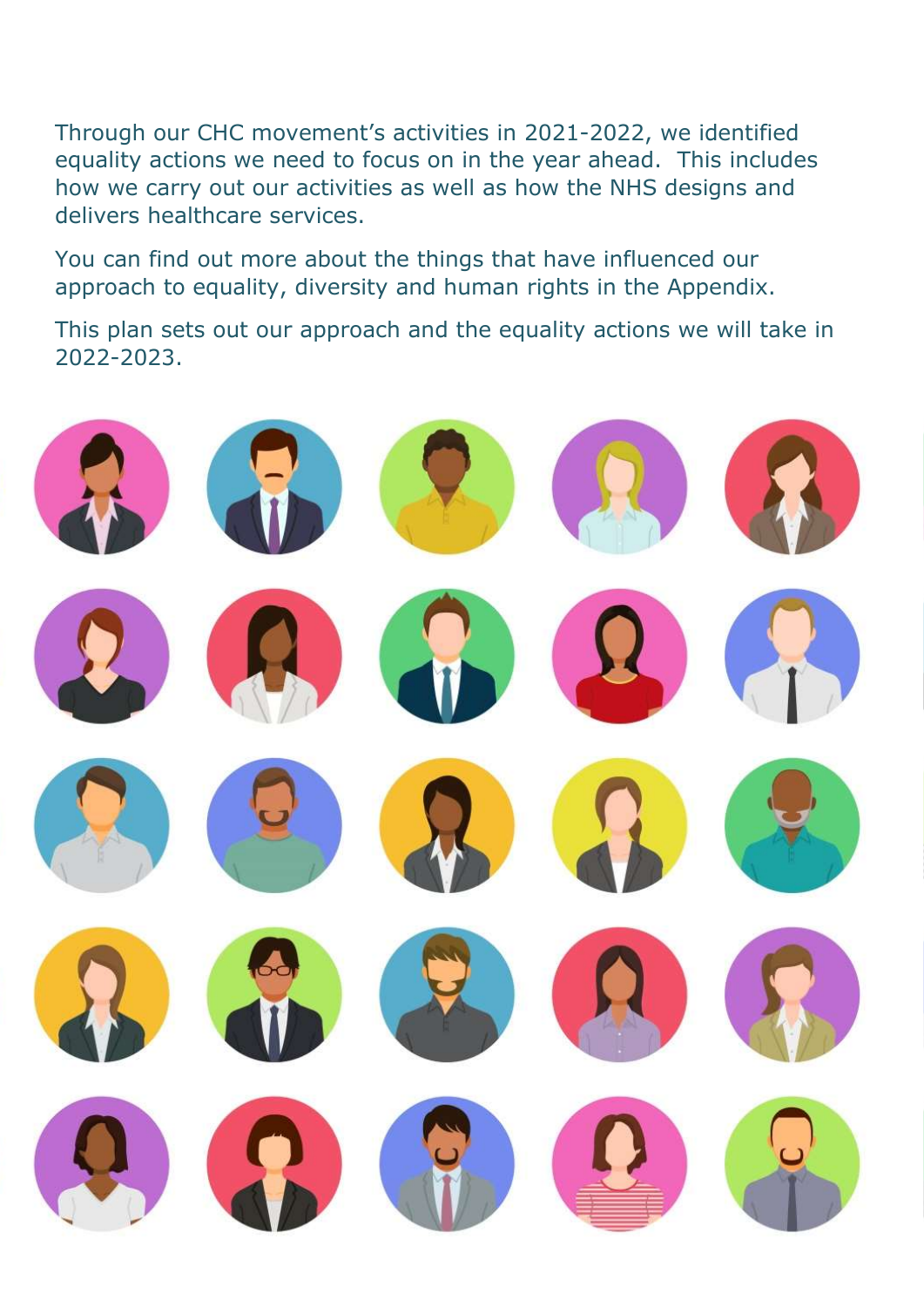## **A word about language**

We know that the language we use makes a difference. We know that people may have different views about the language that is used to refer to people and groups with particular characteristics. We also know that what people think about the language in use changes over time too.

So, we will continue to work with others to help make sure we use language that best reflects the preferences of the diverse people and groups whose views we reflect and whose interests we represent.

#### **Sex and gender**

The term 'gender' refers to socially constructed roles of women and men and/or a person's conception of their identity. The term is often used interchangeably with 'sex'.

This, in part, recognises that much of the inequality between women and men is driven by underlying social and power structures rather than by biological sex.

Although the Equality Act protects people from discrimination because of their sex, other UK legislation (such as the regulations requiring employers to publish their gender pay gap) refers to gender.

This can be confusing.

So, we have chosen to keep things as simple as possible by using the term gender throughout - unless we are making a specific reference to the contents of the Act that refer to 'sex'.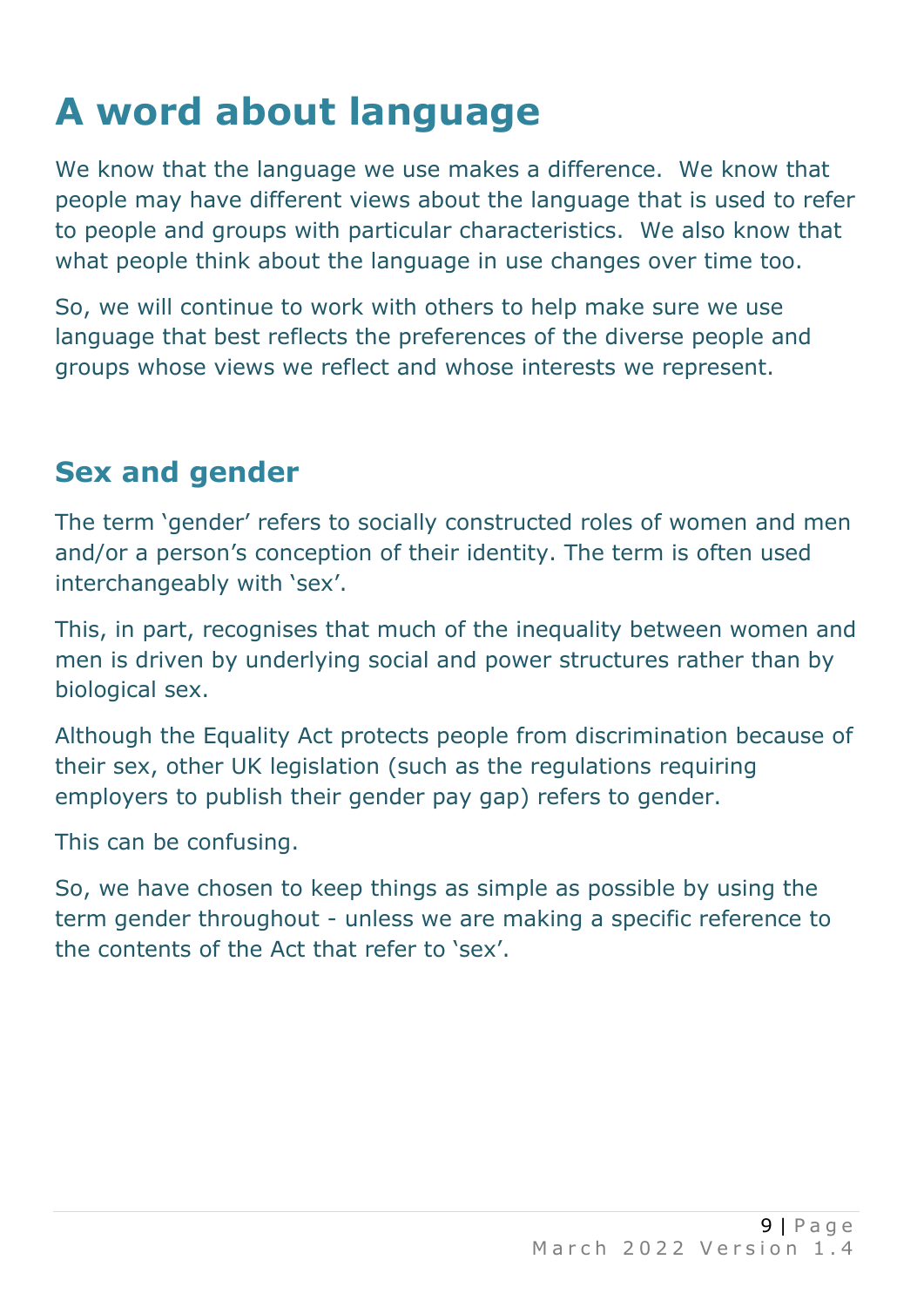## **Our approach and actions in 2022-2023**

The Board of CHCs and CHCs across Wales work together as a single movement. We want to embed equality, diversity and inclusion in everything we do. We want to help make sure everyone's human rights are protected through our activities. This includes when we decide what to do, when to do it, and how to do it.

- We are committed to overcoming inequality in the course of our work.
- **.** Our approach to equality is embedded within our plans and ways of working.
- **.** We have set standards for CHCs in Wales, and this includes equality standards.

Within this consistent framework, each of the 7 CHCs are responsible for hearing from and responding to the particular needs of people in their communities.

The equality activities and focus of individual CHCs in any one year may be different - although while we are all still living with COVID-19 many of the things that CHCs are responding to affect people in all parts of Wales.

Our activities locally and nationally will respond to differences in people's experience of healthcare in Wales.

You can find out more about your local CHC's specific equality activities and focus in its Annual Plan.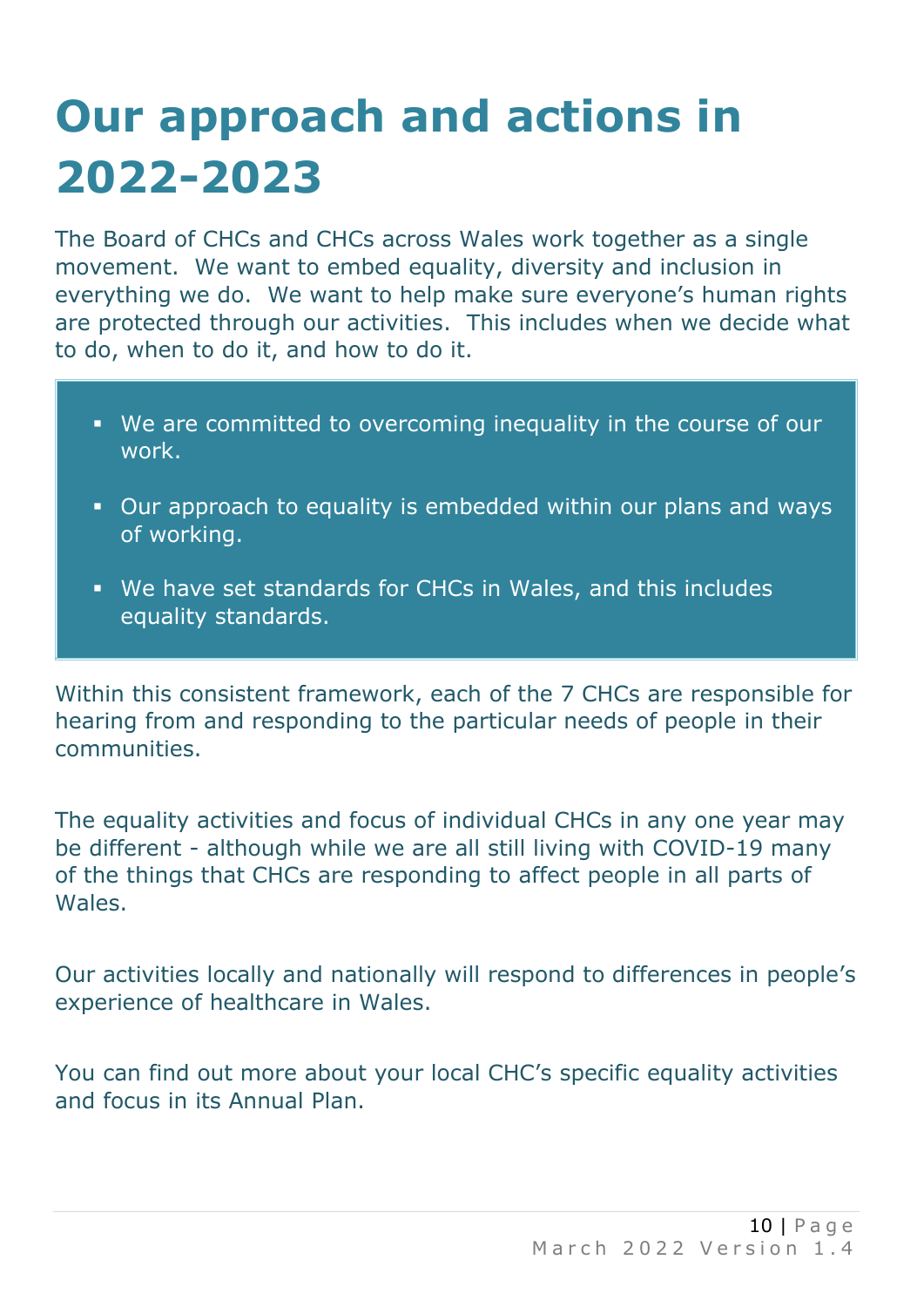## **Embedding a focus on equality, diversity and inclusion in all our activities**

### **Delivering CHC functions**

We will work together and with others to hear from people living in Wales and act on what we hear to drive improvement – particularly those who are in the most vulnerable situations and those whose voice might not otherwise be heard. We will do everything we can to prevent and challenge discrimination and inequality across all our activities.

- **•** Continue to work together and with community representatives and groups to hear from people who may be disproportionately impacted by COVID-19 about their experience of the NHS. This will include targeted engagement with children and young people, as well as older people. It will also include people who:
	- are survivors of domestic abuse
	- are living with poor mental health
	- are going through menopause
	- are or have recently been pregnant, including black, asian and minority ethnic women
	- are living in vulnerable situations, including those living alone and those living in deprivation
	- may struggle to travel outside their area for treatment or surgery.
- Work together, and with the NHS and others to:
	- make sure it understands the impact of proposals to develop and change NHS services for people and communities who may be affected by any changes now and in the future; and
	- takes action where needed to adapt or change its proposals to deal with any disproportionate impact on identified groups.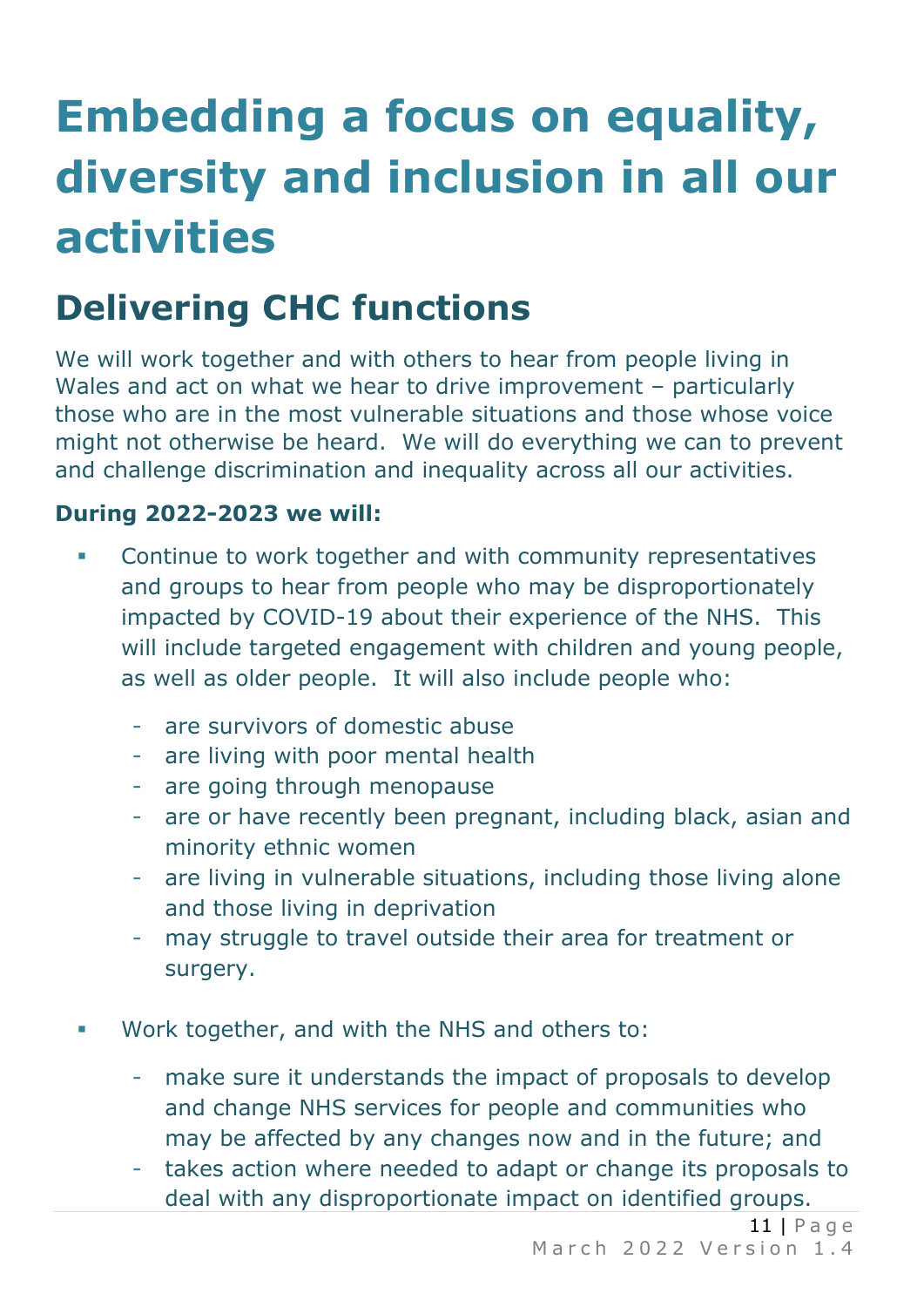- Work together, and with the NHS and others to check on progress with the things the Welsh Government and the NHS said it would do to respond to the issues and concerns raised last year affecting people with particular characteristics. This includes, for example, action on period dignity
- Work together and with others to signpost people to up to date and accessible advice and information about NHS services. We will check to make sure the information is available in a variety of formats to meet different needs.

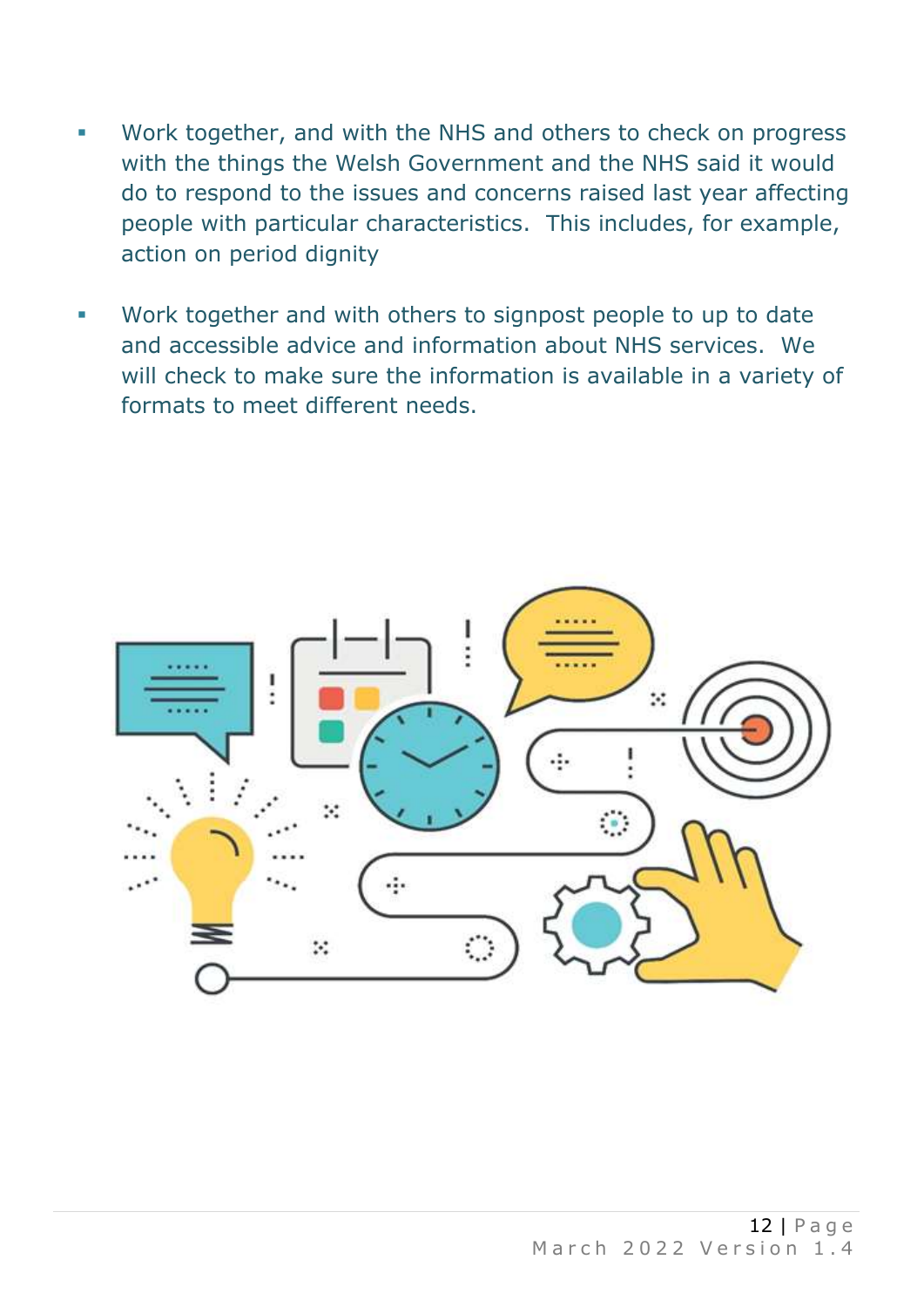## **Developing our ways of working**

We will adapt our approaches and develop our resources and ways of working to extend our reach into communities. We will make sure our services are widely accessible, available and relevant.

We will do things in new ways so that our representation of people's views and experiences reflects the diversity of the communities we serve more widely.

- **try out new software to extend our reach by engaging with people** in a range of new digital ways, as well as continuing to engage face to face
- **monitor how well CHCs are embedding equality, diversity and** inclusion in their continuous engagement activities. We will use the results to identify and share good practice across our CHC movement.
- **EXECUTE:** review how well CHCs have developed and embedded their approach to equality impact assessing their proposals and decisions, including those relating to public engagement.
- **•** provide support to CHCs individually and collectively to learn from others and develop their practice in response to what we find.
- **•** further strengthen our arrangements for gathering and responding to equality data and information by:
	- reviewing the data we use from other sources as well as from our own data collection
	- extending our routine use of equality monitoring returns across our functions
	- letting people know about the characteristics of the people and groups we are hearing from in our reports wherever possible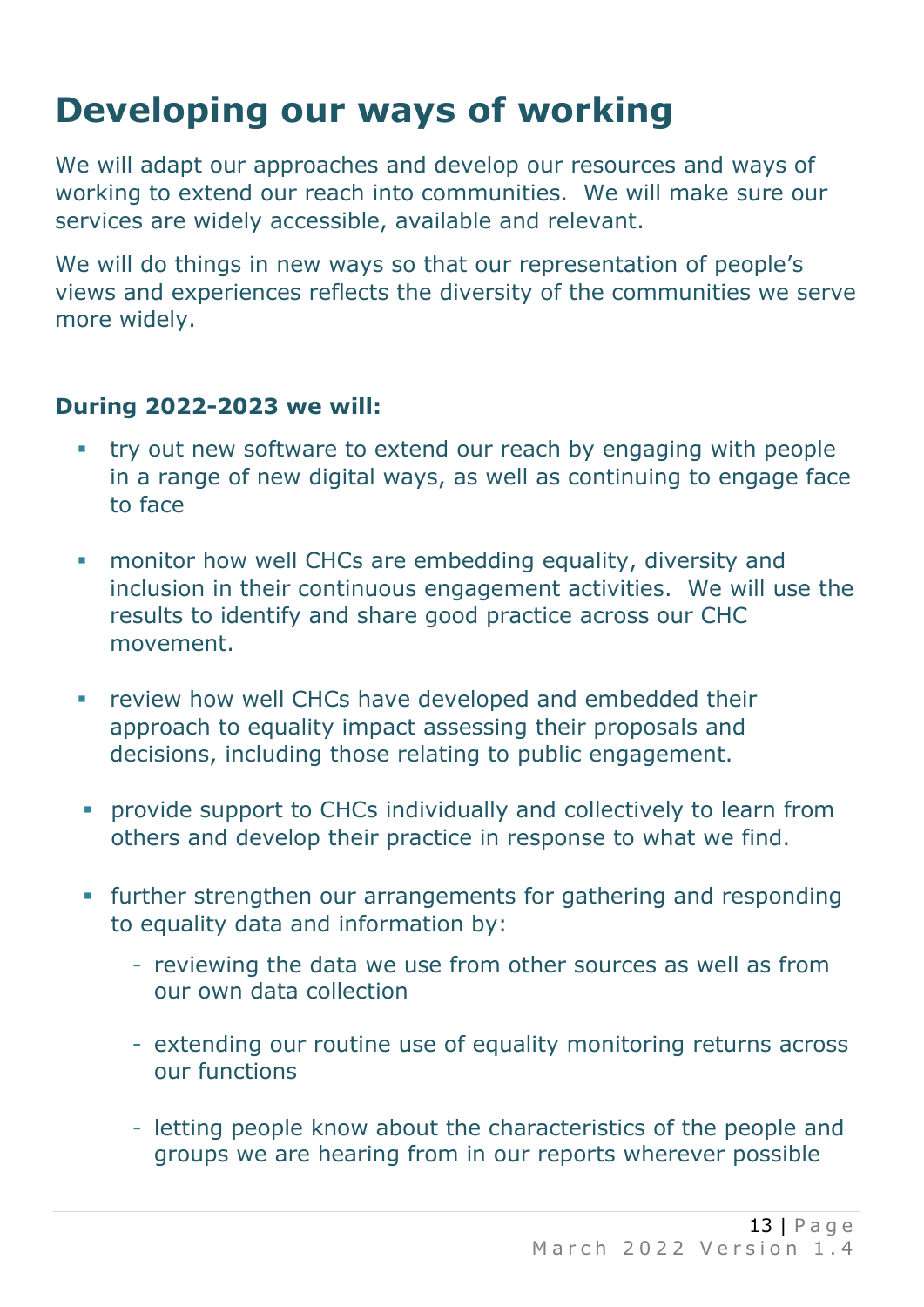- **•** review how effective CHCs are in using the data and information they collect to focus their plans and target their activities.
- **EX monitor how effectively our CHC movement evaluates the** impact of our activities in reaching and amplifying the voice of people and groups who are potentially marginalised
- **EX continue to try out new ways of working so that we can reach** more people to provide support and hear their views and experiences of NHS care – in ways that make it as easy as possible for people to do so
- **.** inform and influence the way in which the new Citizens Voice Body is established so that it learns from our CHCs experience and makes sure equality, diversity and human rights matters are at the heart of its decisions on what it does and how it does it.

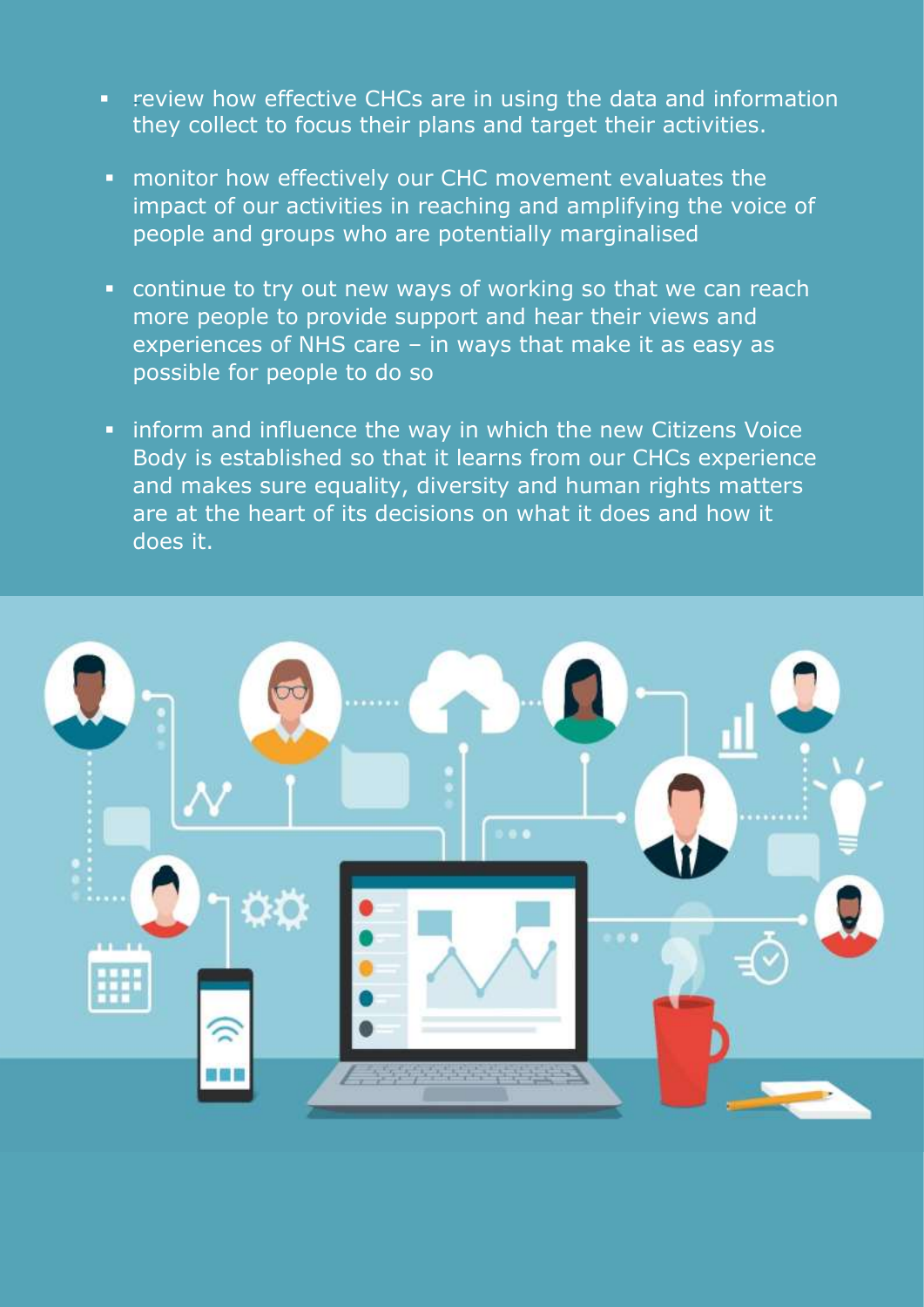### **Supporting our people**

Our Board and CHC staff are employed by Powys teaching Health Board (PTHB), which is our 'host organisation'. Our staff are covered by its plans and policies, including those relating to equality.

Our Board and the CHCs are responsible for the successful implementation of PTHBs workforce related policies and plans. This includes taking any targeted action in response to our particular circumstances.

Our volunteer members carry out CHC activities in our communities across all parts of Wales. We want our membership to reflect the diversity of the communities they represent and support.

To achieve this we need to work with the Welsh Government, local authorities and the third sector who are responsible for recruiting or nominating our volunteer members.

- continue to keep our staff and members safe when carrying out our activities while we live with COVID-19. We will do this by working with individuals and teams to identify and agree a work programme and approach that responds to their individual circumstances and needs
- **.** fully support our staff and members in a way that recognises their individual circumstances and needs as we prepare to move from our CHC movement to the new Citizen Voice Body.
- **monitor how well our approach to flexible working is helping our** staff to balance their work and home/caring commitments effectively as we all continue to live with COVID-19 and in the longer term.
- continue to provide a range of resources, support and advice to managers and staff to help them maintain their wellbeing and the wellbeing of our teams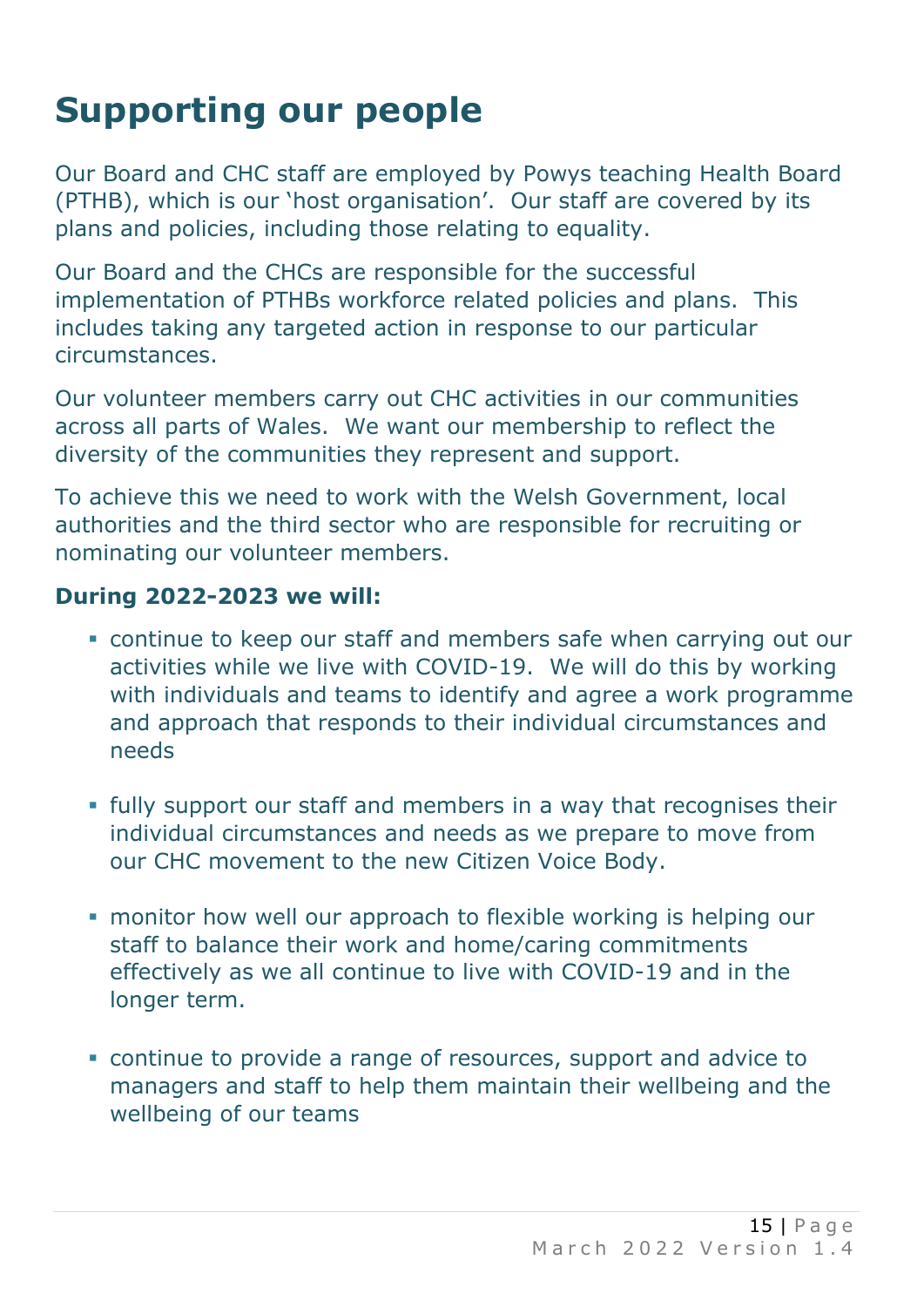- earty our regatal beam and member our reyo of the earth-<br>understand and measure our performance in supporting our staff and members and take any action needed in response **Example 2** carry out regular staff and member surveys so we can
- **Example to monitor the diversity of our CHC staff and various better to help us better to help us b** membership. We will use the information we gather to inform the plans for the establishment of a new Citizen Voice Body
- use the extended data and information we introduced last year to help us better understand and report on the diversity of our staff  $\mathbf{r}_i$  review the guidance, information and learning support we provide support we provide support we provide and the gender pay gap in our workforce
- continue to focus on improving the diversity of our volunteer and the behaviour of the behaviour system expect from eventy of the contribution.  $\mathcal{L}$  deliver a programme of learning for staff and members for staff and members for staff and members for staff and members for staff and members for staff and members for staff and members for staff and members for a more flexible and accessible way
	- continue to provide guidance, information and learning support to our staff and members so they understand their responsibilities and the behaviours we expect from everyone
	- **Example 1** deliver a programme of learning for staff and members focusing on equality.

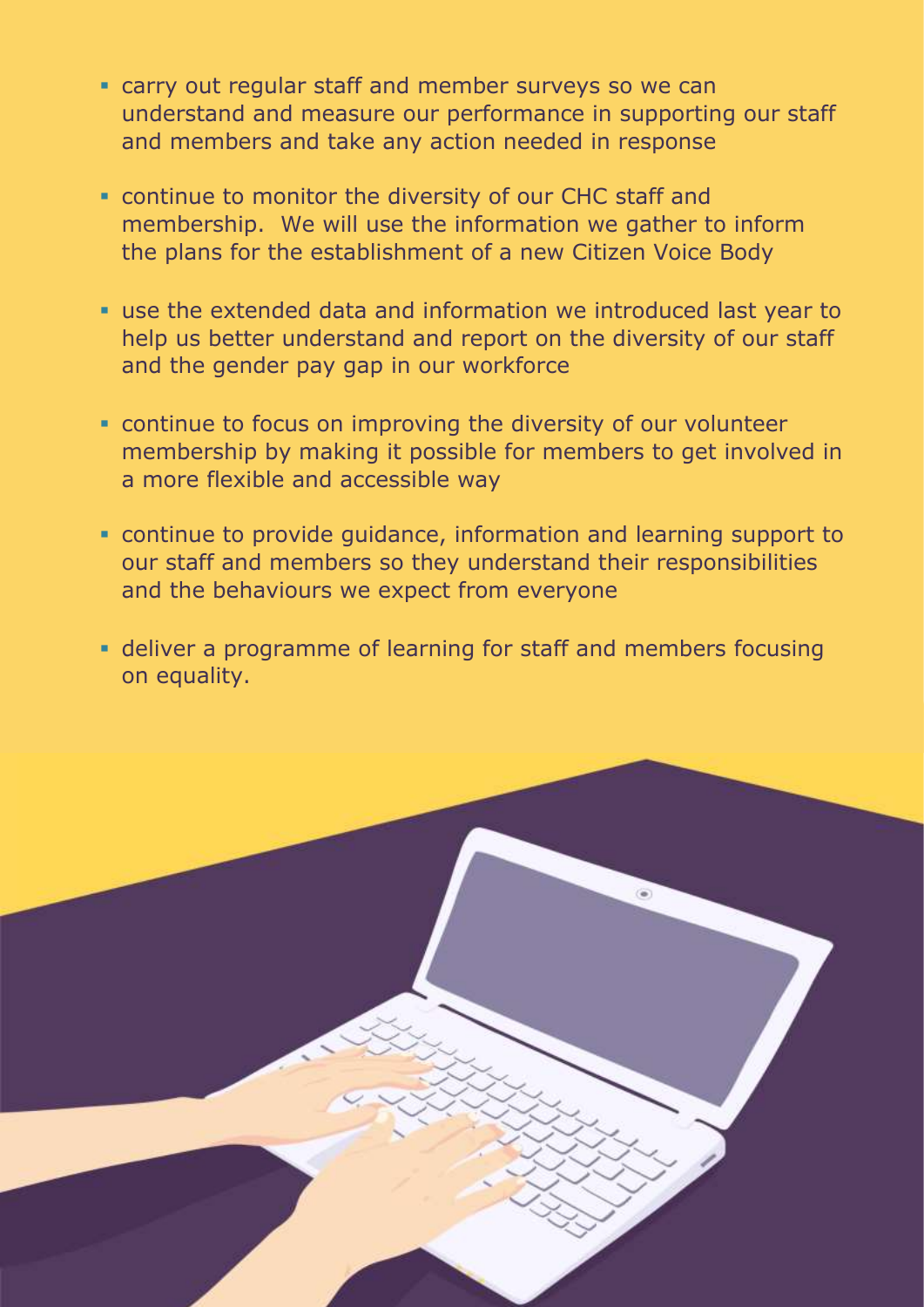## **Developing our communication**

We will communicate clearly, simply and consistently with as many people as we can, across all communities in Wales. We want all our communications to be as accessible as possible.

- take action to respond to the independent review of the accessibility of the Board and 7 CHCs websites in line with the accessibility standards set for public bodies. We will use what we learn to inform the development of the new website for the Citizens Voice Body
- continue to provide learning and support to our staff and members so we:
	- get better at using 'everyday' language in all our communications
	- produce information about our role, plans and activities in a way that is accessible to as many people as possible
- Further develop our use of the Welsh language by:
	- reviewing our policy on using the Welsh language internally so that we continue to build an environment that encourages and supports the use of Welsh wherever possible
	- supporting our virtual Welsh language network where CHC staff and members across Wales can encourage and support each other
	- regularly encourage staff to undertake Welsh language courses
	- recruiting more Welsh language speakers wherever possible by making Welsh an essential requirement in more staff roles
- check whether our actions to make our activities more accessible are providing wider opportunities to communicate in different ways.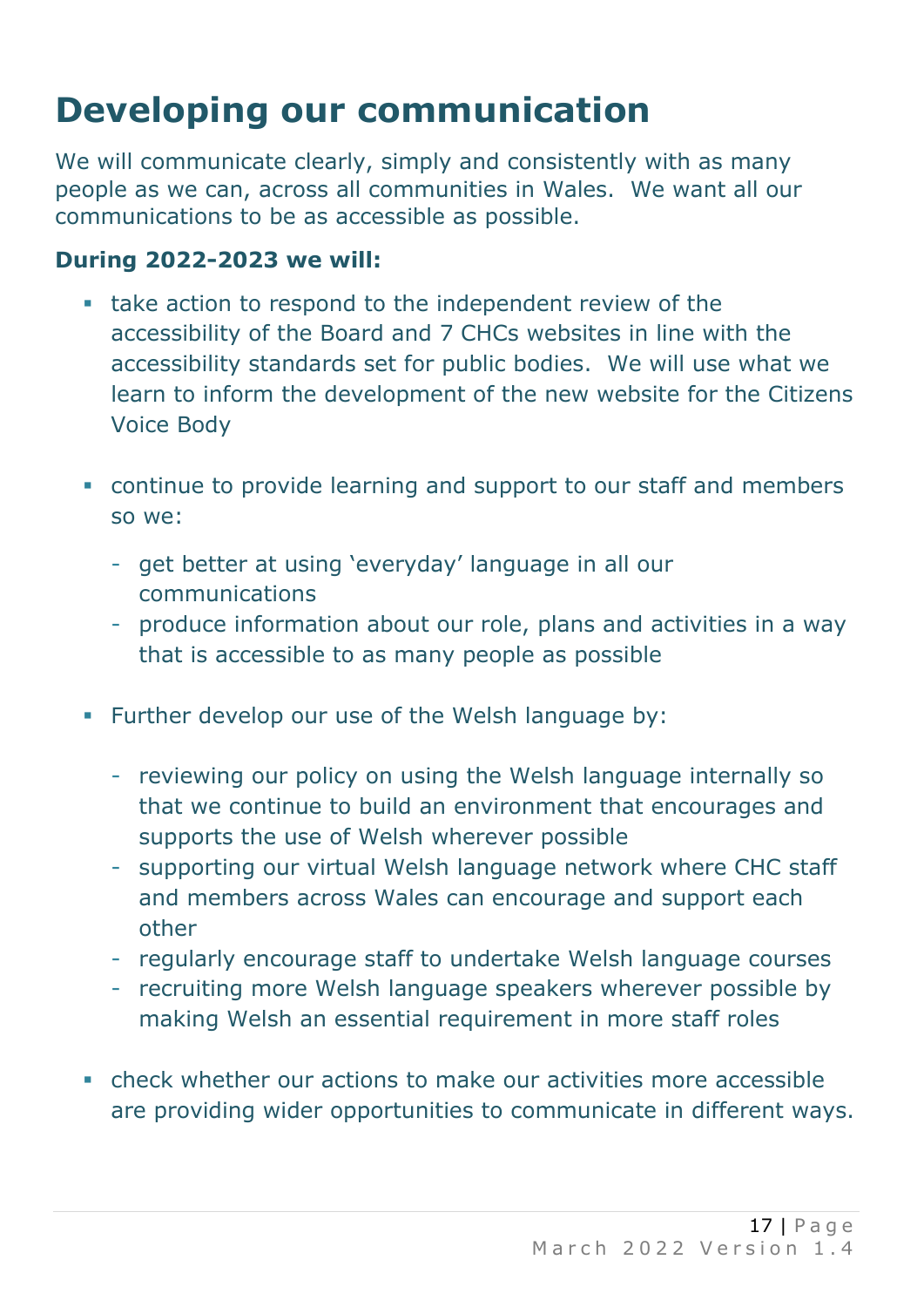## **Summing up**

Throughout the year, we will take time to think about how well our activities are helping to make sure everyone has an equal say in their NHS - so that services are designed, developed and delivered equitably for different groups of people and across the different parts of Wales, and in a way that meets the needs of individuals and communities.

Where we need to, we will make changes during the year, and let you know why.

We will also take time to think about the opportunities and challenges we have faced in delivering our equality actions so that this can inform and influence the design and establishment of the new citizen voice body.

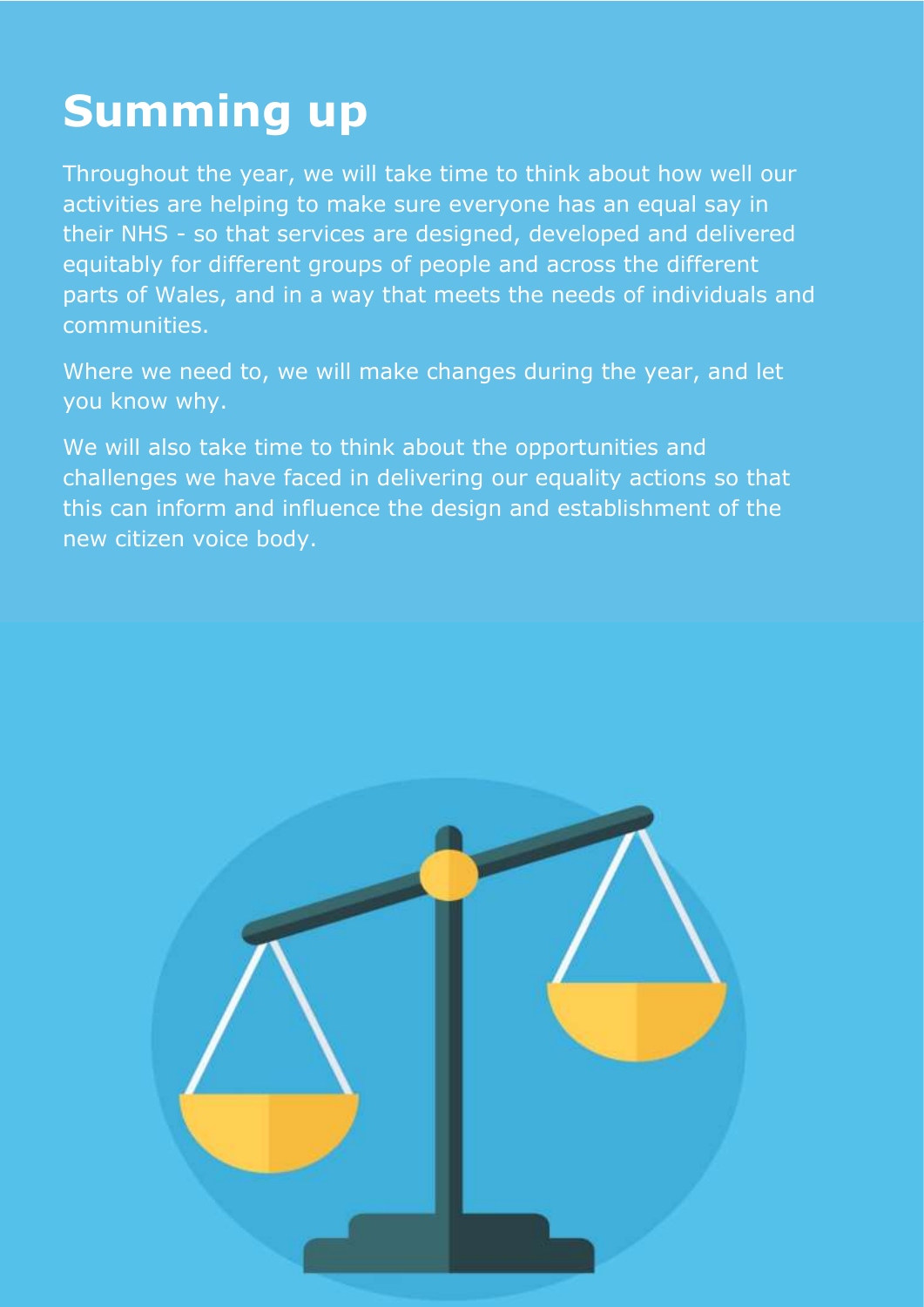## **Appendix**

### **The Equality Act 2010 and the Equality Act 2010 (Statutory Duties) (Wales) Regulation 2011**

The Equality Act 2010 brings together and replaces the previous antidiscrimination laws with a single Act. This was done so that the law is clear, strong and easy to follow. The majority of the Act came into force on 1 October 2010.

The Act contains a public sector equality duty which replaces the previously separate duties on race, disability and gender equality. This came into force on 5 April 2011.

The aim of the equality duty is to make sure public bodies and those carrying out public functions think about how the things they do can help make things fairer for everyone - by making sure equality and good relations are built in to their day-to-day activities.

The duty makes sure public bodies think about equality when they make decisions about how things should be done and when they deliver services. The duty also makes sure these things are checked so that they work well. This is so things are better for everyone.

The 3 aims of the equality duty are to:

- **Eliminate discrimination, harassment and victimisation and other** conduct that is prohibited by the Equality Act
- Advance equality of opportunity between people who share a relevant protected characteristic and those who do not
- Foster good relations between people who share a protected characteristic and those who do not.

The general duty covers the following protected characteristics:

- Age
- Sex
- Race including ethnic or national origin, colour or nationality
- **•** Disability
- **Gender reassignment**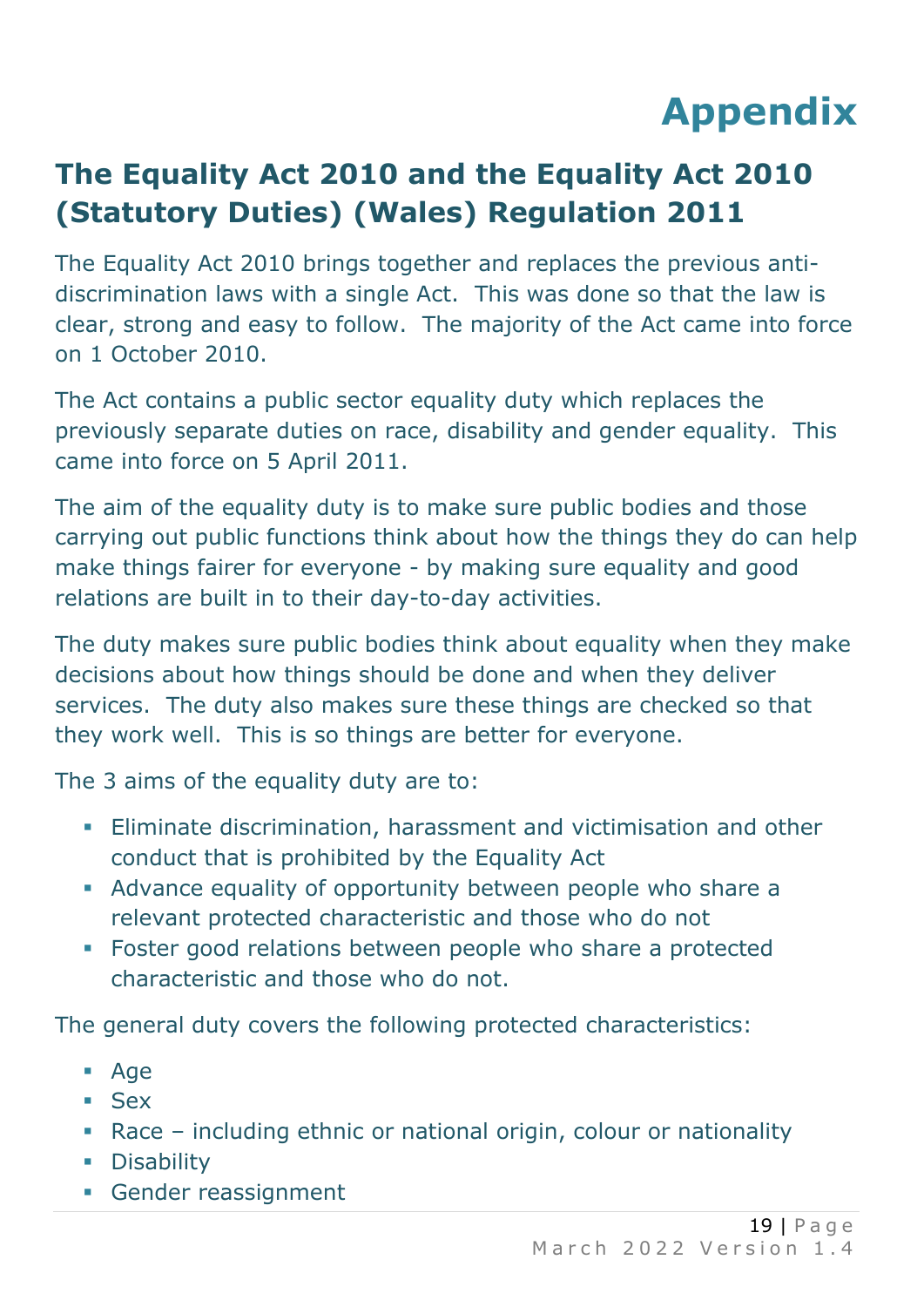- **Pregnancy and maternity**
- **Sexual orientation**
- Religion or belief including lack of belief
- **Marriage and civil partnership, but only in respect of the** requirement to have due regard to the need to eliminate discrimination.

Most public bodies in Wales also have to follow duties set by the Welsh Government. These duties say what public bodies must do to show people they are doing what they need to so that things are fairer for everyone.

The Board of CHCs in Wales is required to meet these specific duties. Although the 7 CHCs are not, we all agreed we want to think about the things it says when we decide on and carry out our activities

You can find out more through these links:

<https://www.legislation.gov.uk/ukpga/2010/15/contents>

[https://www.equalityhumanrights.com/en/advice-and-guidance/public](https://www.equalityhumanrights.com/en/advice-and-guidance/public-sector-equality-duty)[sector-equality-duty](https://www.equalityhumanrights.com/en/advice-and-guidance/public-sector-equality-duty) 

### **The Human Rights Act 1998**

Human rights are the basic rights and freedoms that belong to every person in the world, from birth until death. They apply wherever you are from, what you believe or how you choose to live your life.

They can never be taken away, although they can sometimes be restricted – for example if a person breaks the law, or to protect someone from harm. These basic rights are based on shared values like dignity, fairness, equality, respect and independence.

These values are defined and protected by law. In Wales our human rights are protected by the Human Rights Act 1008.

You can find out more through this link: [Human Rights Act 1998](https://www.equalityhumanrights.com/en/human-rights/human-rights-act).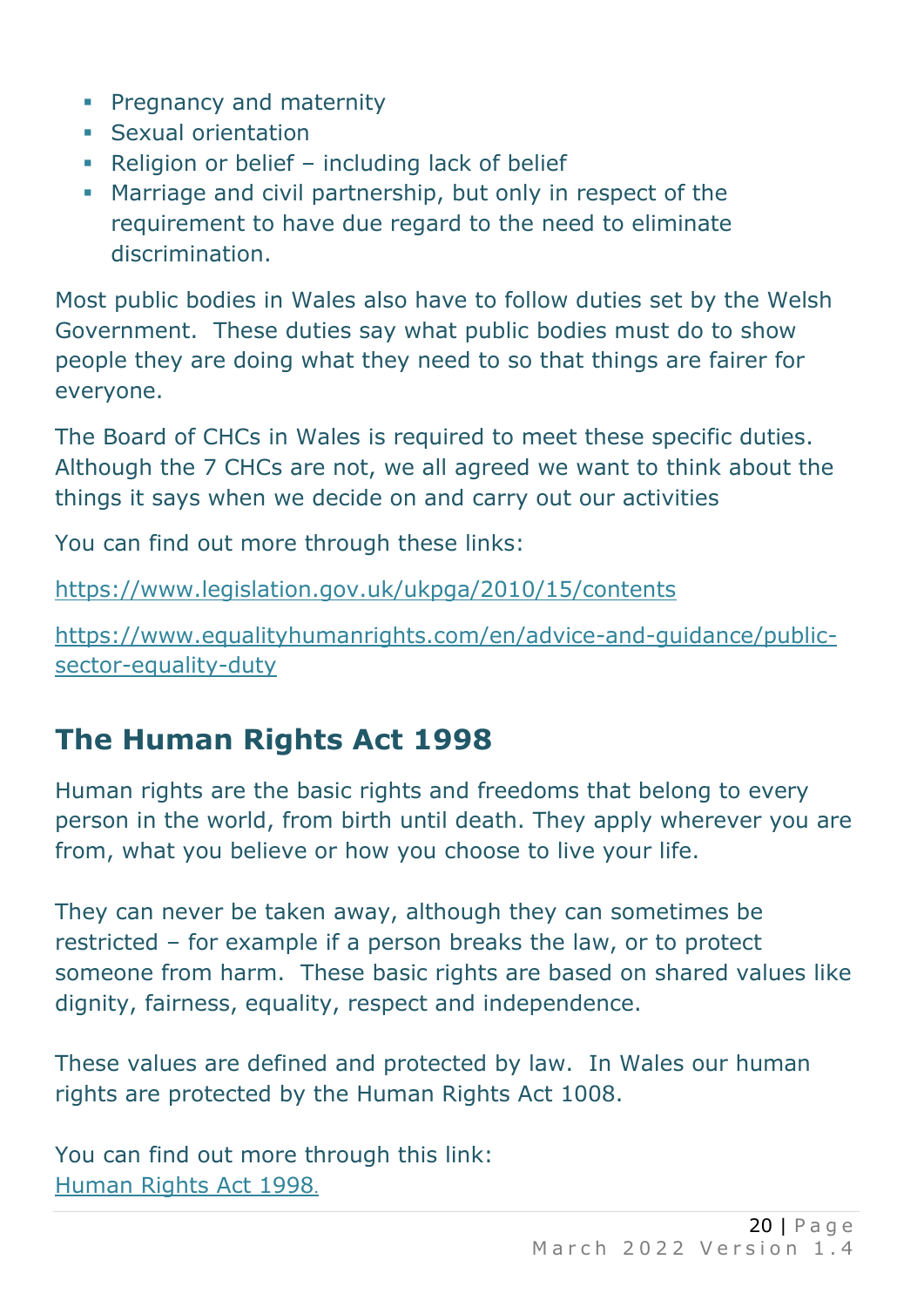#### **The Wellbeing of Future Generations (Wales) Act 2015**

In 2015, the Welsh Government made a law to make Wales a better place for people living now and for people in the future.

The law says that public bodies in Wales must think about people now and in the future when they decide things.

It says that to make things better everyone needs to work together.

There are 44 public bodies that must work together to make things better. This includes NHS bodies. Although it doesn't include the Board of CHCs or the 7 CHCs in Wales, we still want to think about the things it says when we decide on and carry out our activities.

You can find out more through this link:

<https://www.legislation.gov.uk/anaw/2015/2/contents/enacted>

#### **The Welsh Language Standards (No. 7) Regulations 2018**

Since May 2019, the Board of CHCs and CHCs in Wales must meet a set of standards for providing services in the Welsh language. The Board and each CHC has a set of standards that they must meet. These vary in some cases to reflect our differences.

You can find out more through this link:

<https://www.legislation.gov.uk/wsi/2018/441/made>

[http://www.comisiynyddygymraeg.cymru/English/Organisations/Pages/S](http://www.comisiynyddygymraeg.cymru/English/Organisations/Pages/SearchStandards.aspx) [earchStandards.aspx](http://www.comisiynyddygymraeg.cymru/English/Organisations/Pages/SearchStandards.aspx)

### **The Socio-Economic Duty**

The Welsh Government brought in a new duty on some public bodies in Wales on 31 March 2021.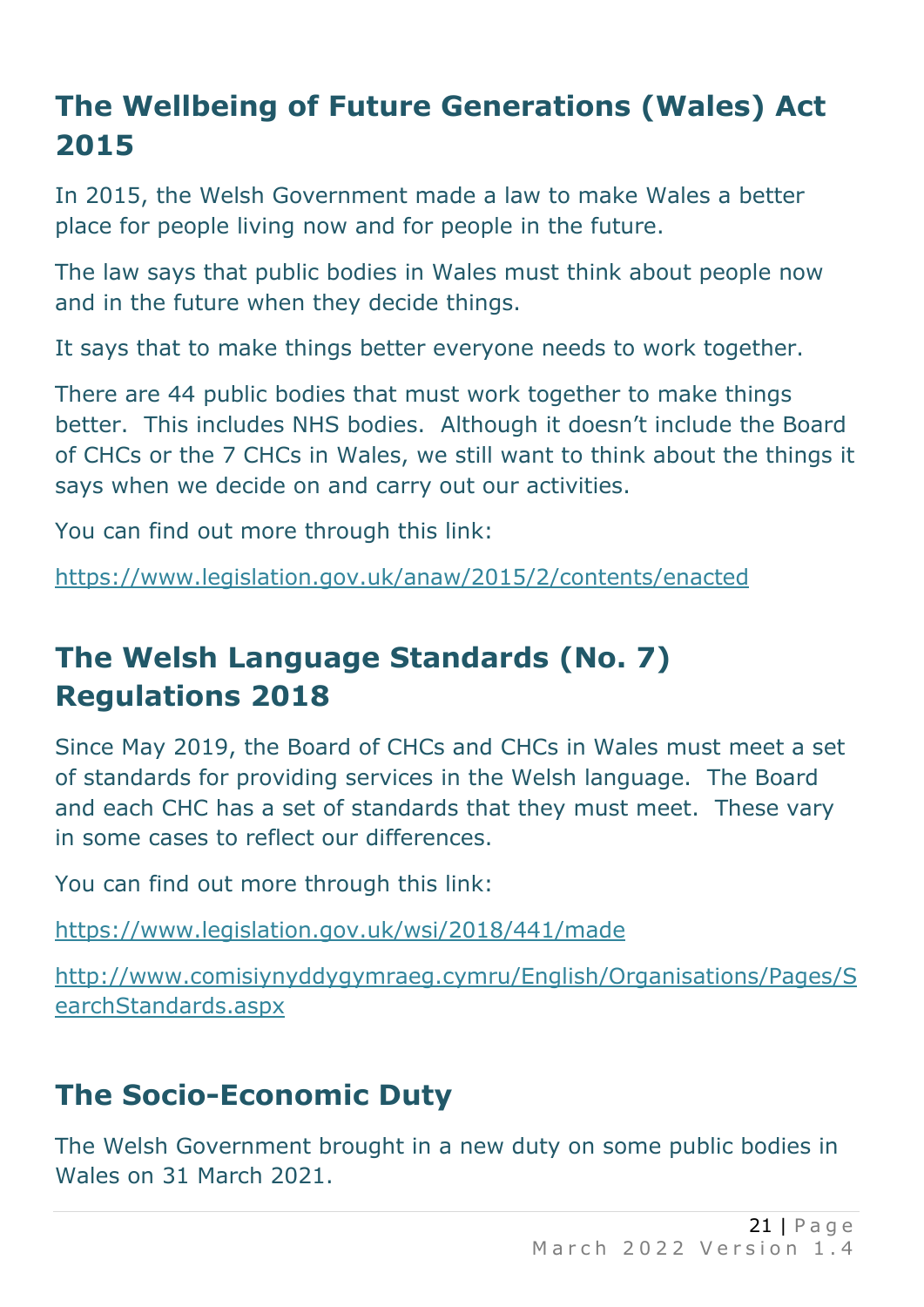It did this because people are often treated unfairly when they are living in poverty.

So, to help make sure people living in poverty are treated equally and fairly, the new duty will make sure public bodies think carefully about how to reduce poverty and inequality when they make big decisions.

The public bodies in Wales that must work together to make things better include local health boards, NHS trusts and special health authorities. Although it doesn't include the Board of CHCs or the 7 CHCs in Wales, we still want to think about the duty when we decide on and carry out our activities.

You can find out more through these links:

[https://gov.wales/sites/default/files/publications/2020-](https://gov.wales/sites/default/files/publications/2020-07/preparing-for-the-commencement-of-the-socio-economic-duty.pdf) [07/preparing-for-the-commencement-of-the-socio-economic](https://gov.wales/sites/default/files/publications/2020-07/preparing-for-the-commencement-of-the-socio-economic-duty.pdf)[duty.pdf](https://gov.wales/sites/default/files/publications/2020-07/preparing-for-the-commencement-of-the-socio-economic-duty.pdf)

[https://gov.wales/sites/default/files/publications/2020-](https://gov.wales/sites/default/files/publications/2020-07/commencing-socio-economic-duty-factsheet.pdf) [07/commencing-socio-economic-duty-factsheet.pdf](https://gov.wales/sites/default/files/publications/2020-07/commencing-socio-economic-duty-factsheet.pdf)

### **Welsh Government Strategic Equality Plan 2020- 2024**

In March 2020 the Welsh Government produced its plan for making sure everyone in Wales is treated equally and fairly, and that their human rights are met.

The plan responds to the main things people in Wales said about what was important to them. This included:

- **thinking more about human rights**
- **·** more help to make services like transport accessible
- more focus on the level of poverty and how this affects people's equality
- **.** looking at how leaving the European Union might affect human rights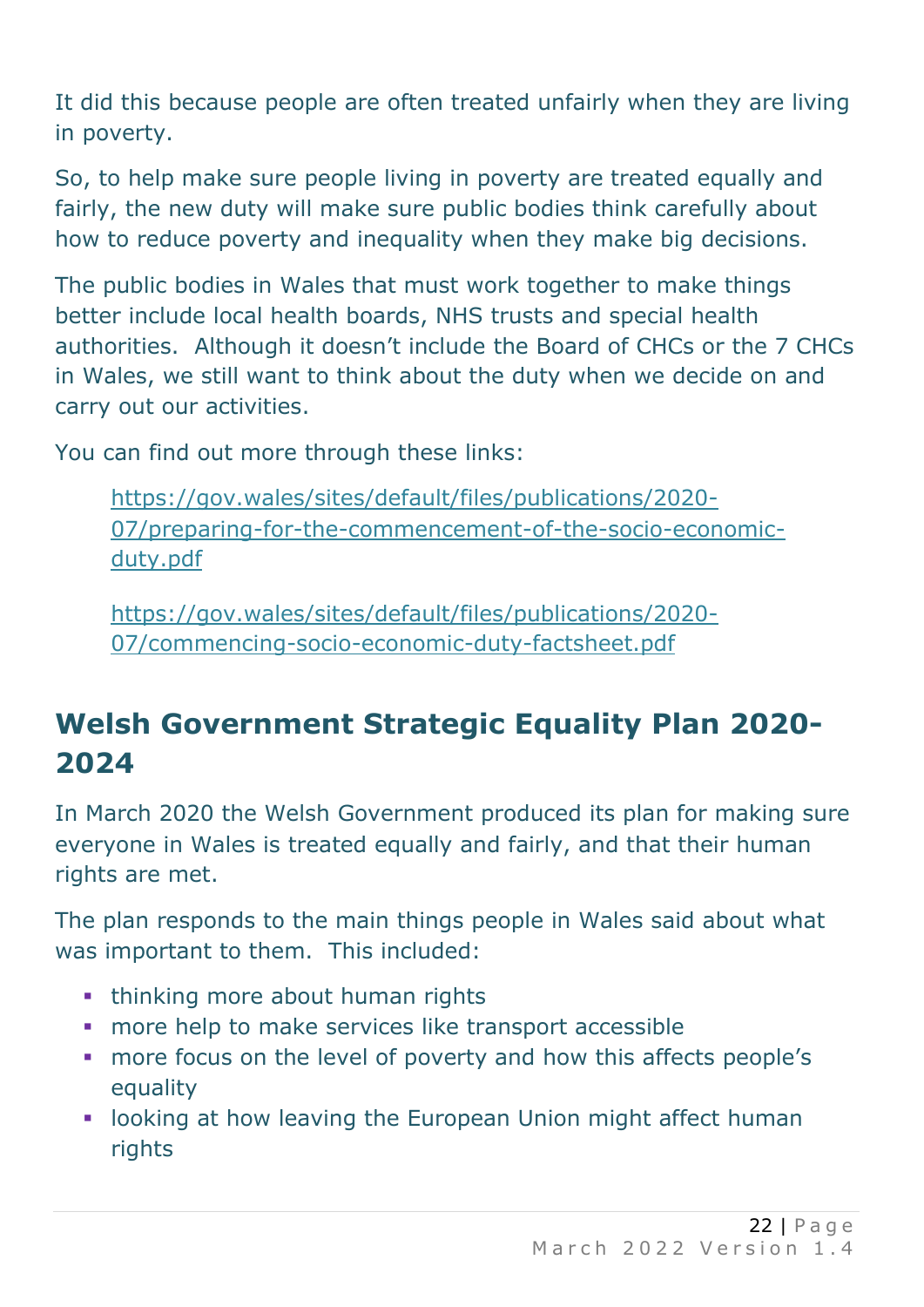▪ doing more to make sure different groups of people are represented in public bodies.

You can find out more through this link:

[https://gov.wales/sites/default/files/publications/2020-](https://gov.wales/sites/default/files/publications/2020-04/strategic-equality-plan-equality-aims-objectives-actions-2020-2024.pdf) [04/strategic-equality-plan-equality-aims-objectives-actions-2020-](https://gov.wales/sites/default/files/publications/2020-04/strategic-equality-plan-equality-aims-objectives-actions-2020-2024.pdf) [2024.pdf](https://gov.wales/sites/default/files/publications/2020-04/strategic-equality-plan-equality-aims-objectives-actions-2020-2024.pdf)

### **Is Wales Fairer? The state of equality and human rights 2018**

This report by the Equality and Human Rights Commission is about how fair life is for people in Wales. It says that some things have got better for some people in Wales. It says that life is still unfair for many people. This includes people who don't have much money, disabled people, women and some ethnic minority groups.

In health, it says more needs to be done to make things better for some people so that they can:

- **•** get the healthcare they need when they need it
- **have better health and live longer**
- **•** get help for their mental health.

You can find out more through this link:

[https://www.equalityhumanrights.com/sites/default/files/is-britain](https://www.equalityhumanrights.com/sites/default/files/is-britain-fairer-2018-is-wales-fairer.pdf)[fairer-2018-is-wales-fairer.pdf](https://www.equalityhumanrights.com/sites/default/files/is-britain-fairer-2018-is-wales-fairer.pdf) 

### **"First Minister's BAME COVID-19 Socioeconomic Subgroup report" & supporting evidence**

This report came out in June 2020. It said that "although the coronavirus pandemic has created widespread fears and risks to lives and livelihoods across communities in Wales and around the world, the impacts on black, asian and minority ethnic communities have been especially profound.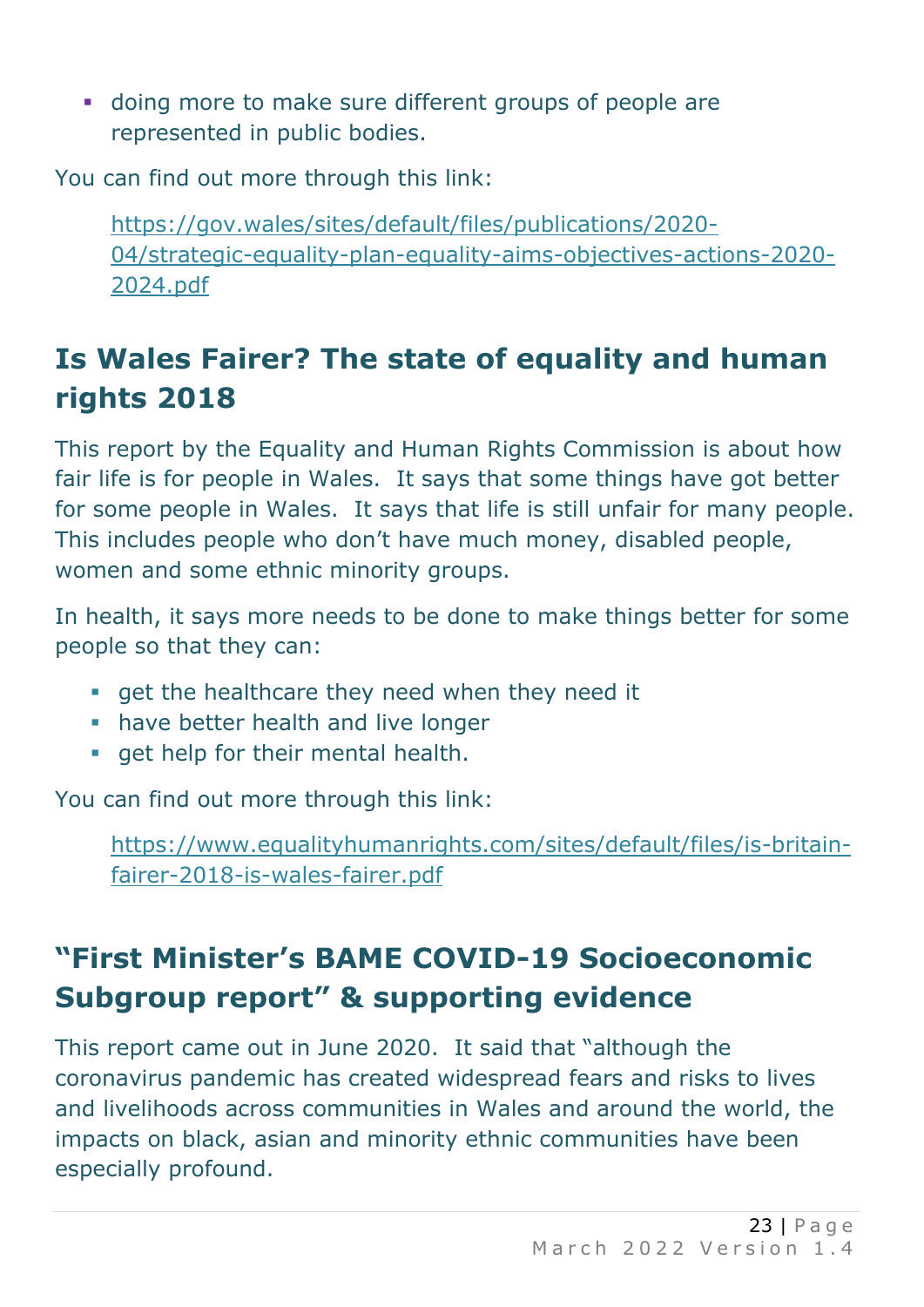Members of black, asian and minority ethnic communities are disproportionately contracting and dying from the Covid-19 disease, with available statistics suggesting that British black, asian and minority ethnic people are up to two times more likely to die from the disease than their white counterparts".

The Welsh Government also published the information that supported the things the report said.

You can find out more through this link:

[https://gov.wales/sites/default/files/publications/2020-06/first](https://gov.wales/sites/default/files/publications/2020-06/first-ministers-bame-covid-19-advisory-group-report-of-the-socioeconomic-subgroup.pdf)[ministers-bame-covid-19-advisory-group-report-of-the](https://gov.wales/sites/default/files/publications/2020-06/first-ministers-bame-covid-19-advisory-group-report-of-the-socioeconomic-subgroup.pdf)[socioeconomic-subgroup.pdf](https://gov.wales/sites/default/files/publications/2020-06/first-ministers-bame-covid-19-advisory-group-report-of-the-socioeconomic-subgroup.pdf)

### **Into sharp relief: inequality and the pandemic**

This report by Senedd Cymru (Welsh Parliament)'s Equality, Local Government and Communities Committee came out in August 2020. The Senedd held a debate on it in October 2020.

The report said that "during the coronavirus pandemic, people's chances of dying, losing jobs or falling behind in education have in part been determined by our age, race, gender, disability, income and where we live. The virus and the response to it is widening existing inequalities, by reducing the incomes and increasing risks disproportionately for some groups of people".

You can find out more through this link:

[https://senedd.wales/laid%20documents/cr-ld13403/cr-ld13403](https://senedd.wales/laid%20documents/cr-ld13403/cr-ld13403-e.pdf) [e.pdf](https://senedd.wales/laid%20documents/cr-ld13403/cr-ld13403-e.pdf)

### **Race Equality Action Plan**

In March 2021 the Welsh Government asked people to tell it what they thought of its plan to make Wales Anti-Racist by 2030. The draft plan aims to change the lives of Black, Asian and minority ethnic people in Wales. It responds to the things that have led to the coronavirus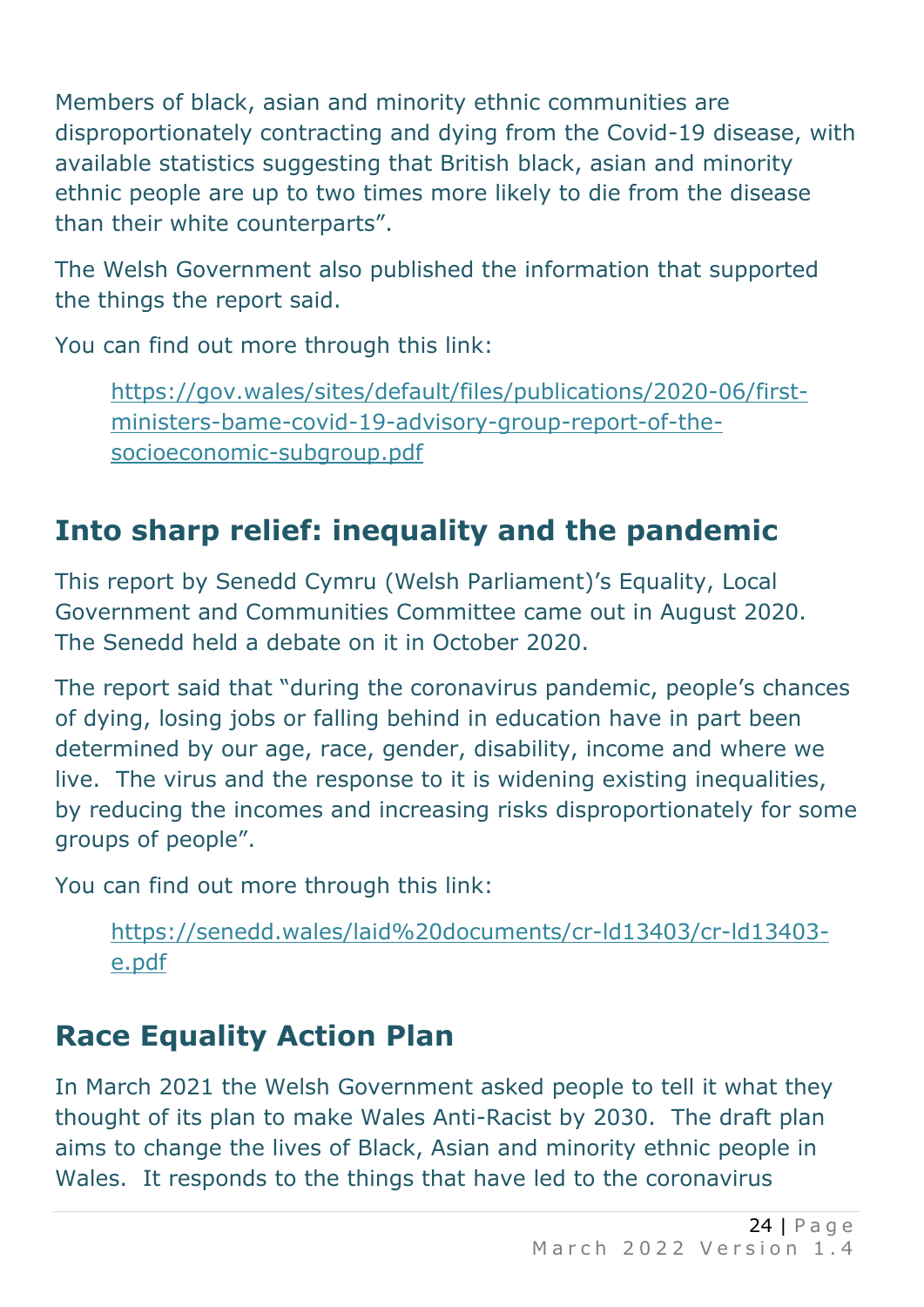pandemic having a bigger impact on people from ethnic minority communities.

It sets out a vision that means together we are against racism, we do not let it happen, and take steps to make sure that people from ethnic minority groups are treated fairly and with respect. The consultation on the plan ended in July 2021. The Welsh Government is thinking about the responses before deciding on what happens next.

You can find out more through this link:

[Race Equality Action Plan: An Anti-racist Wales | GOV.WALES](https://gov.wales/race-equality-action-plan-anti-racist-wales)

#### **Locked Out: Liberating disabled people's lives and rights in Wales beyond Covid-19**

In July 2021 the Welsh Government said what it planned to do to respond to the things affecting disabled people that had been shared in a report by the Disability Equality Forum Steering Group.

One of the things the report covers is health and wellbeing. You can find out more though this link:

Locked o[ut: liberating disabled people's lives and rights in](https://gov.wales/locked-out-liberating-disabled-peoples-lives-and-rights-wales-beyond-covid-19-welsh-governments)  Wales beyond COVID-[19: the Welsh Government's response |](https://gov.wales/locked-out-liberating-disabled-peoples-lives-and-rights-wales-beyond-covid-19-welsh-governments)  [GOV.WALES](https://gov.wales/locked-out-liberating-disabled-peoples-lives-and-rights-wales-beyond-covid-19-welsh-governments)

#### **"LGBTQ+ action plan"**

In October 2021 the Welsh Government's consultation on its LGBTQ+ Action Plan ended. It is thinking about the consultation responses before setting out what will happen next. You can find out more through this link:

[LGBTQ+ Action Plan | GOV.WALES](https://gov.wales/lgbtq-action-plan)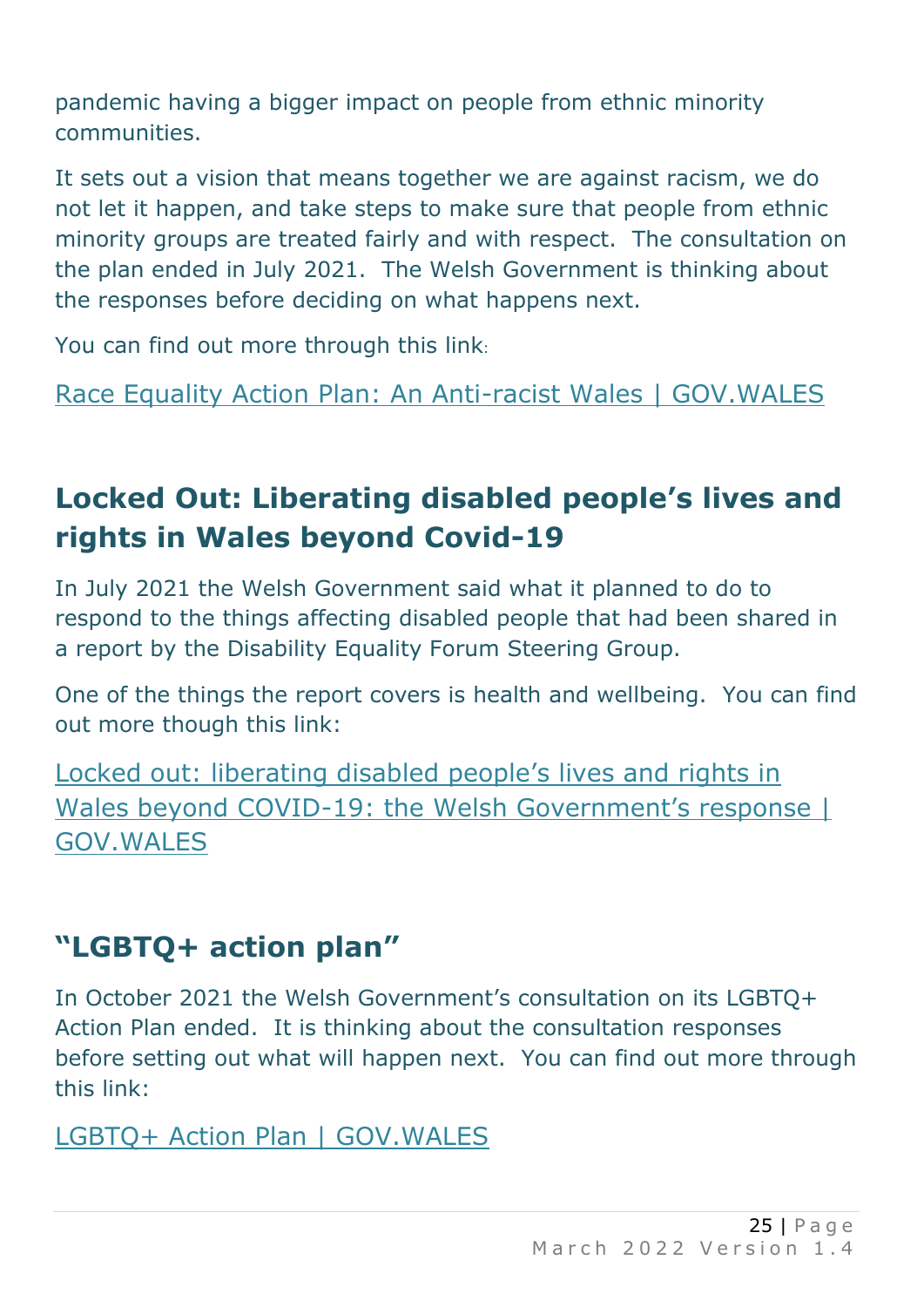## **We want to hear your views**

We want to hear from you at any time about our approach to equality, diversity and human rights.

We want to know any ideas you have about what else we might need to do or how we might need to do things differently.

When we hear from you we will review our plans and make changes where we need to.

You can get in touch with us in the way that best meets your needs, including in Welsh. Please see the 'contact us' page.

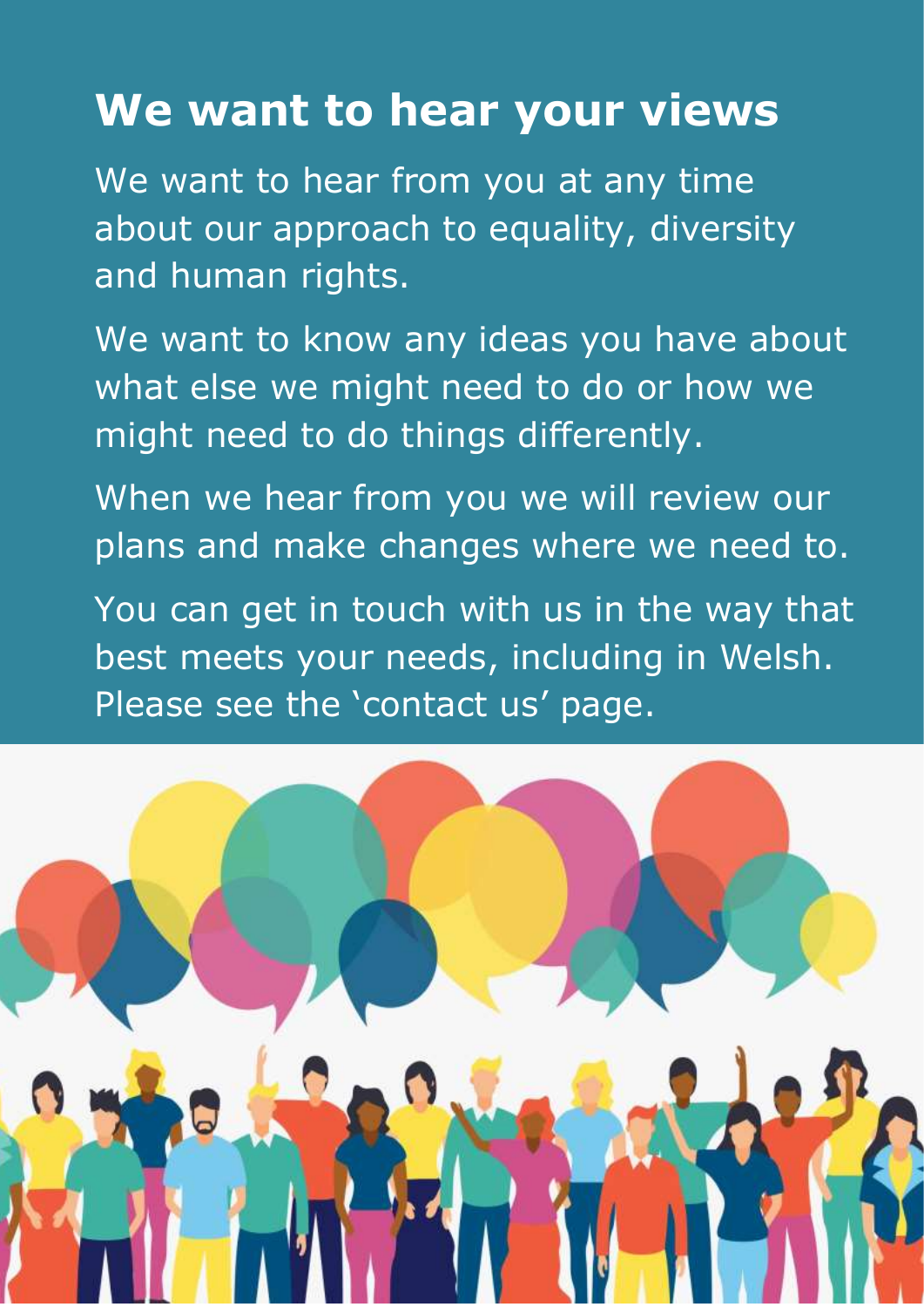## **Find out more about your CHC**

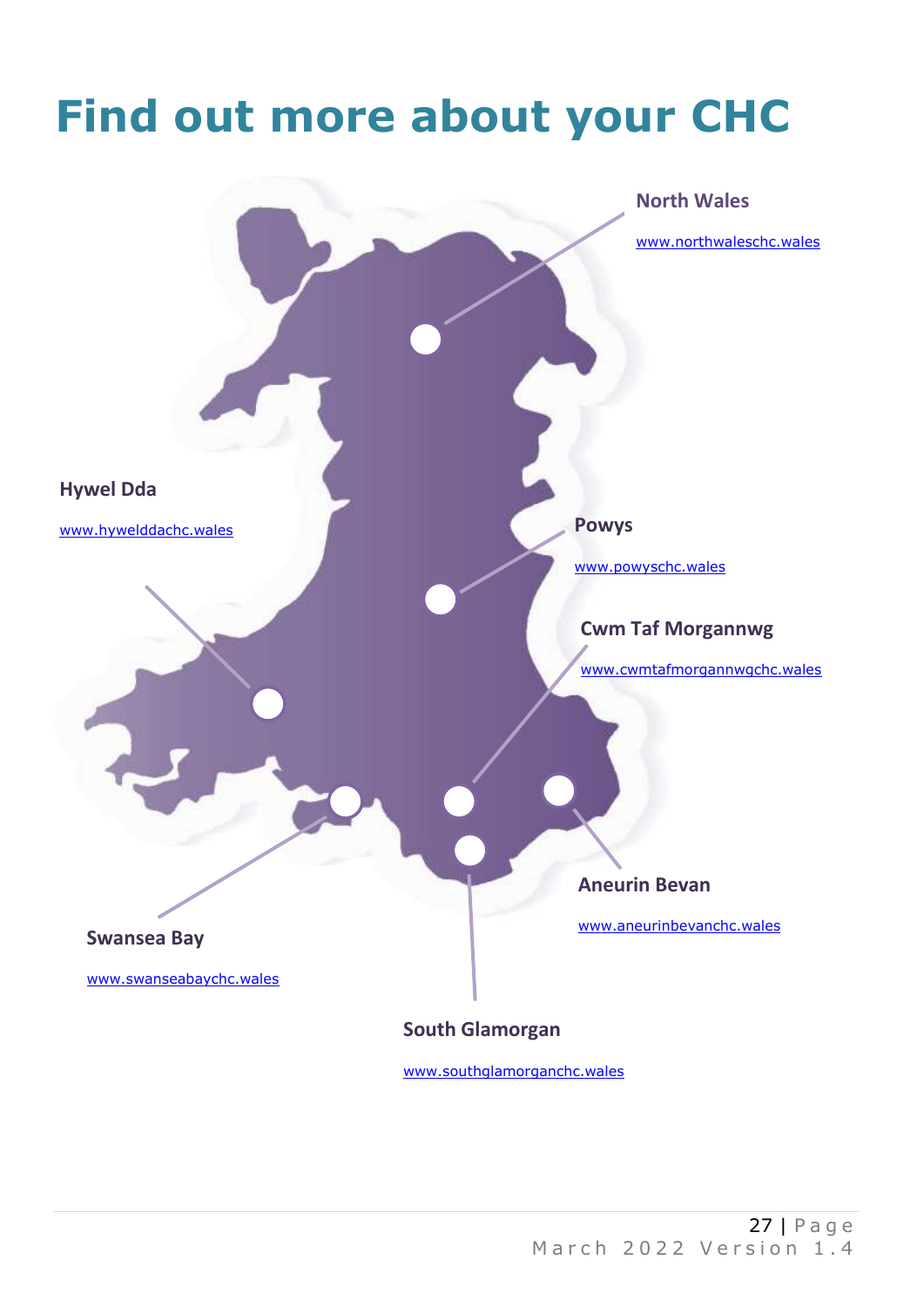## **Contact us**



Board of Community Health Councils in **Wales** 33 / 35 Cathedral Road Cardiff CF11 9HB



02920 235 558



[enquiries@waleschc.org.uk](mailto:enquiries@waleschc.org.uk)



[www.boardchc.wales](http://www.boardchc.wales/)



@CHC\_Wales



[www.facebook.com/BCHCW1/](http://www.facebook.com/BCHCW1/)

We welcome telephone calls in Welsh.

If you write to us in Welsh, we will answer in Welsh. This will not lead to a delay in responding to your correspondence.